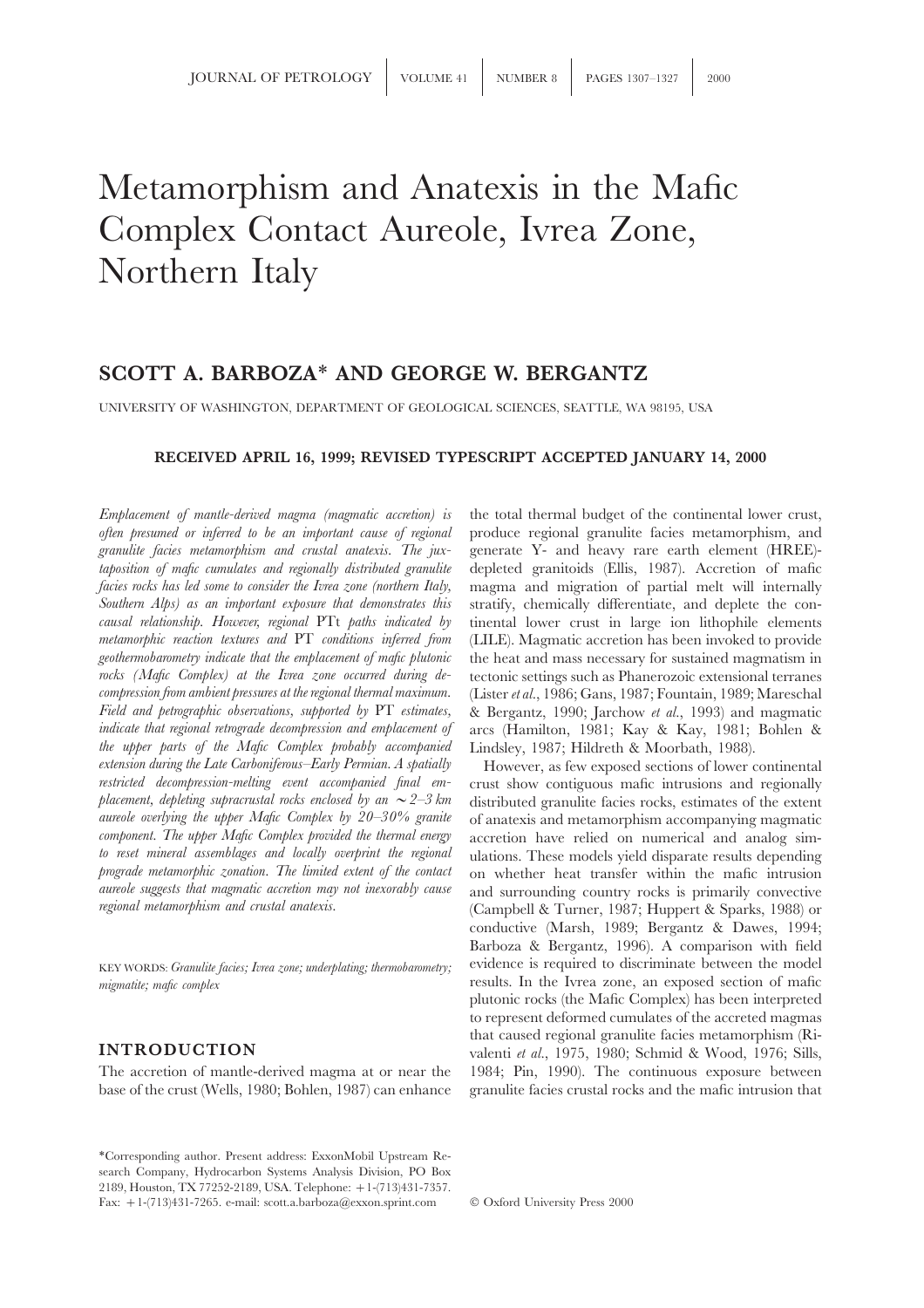is thought to have provided the heat during regional Austroalpine and Penninic crustal rocks to the north and metamorphism has led some to consider the Ivrea zone west (Berckhemer, 1968; Giese *et al.*, 1982; Hirn *et al.*, a particularly important example of magmatic accretion 1989). This geophysical model is consistent with structural (e.g. Voshage *et al.*, 1990). data indicating that steep tilting accompanied em-

geochemical data supporting an alternative model (Zingg Tethys (Schmid *et al.*, 1987; Nicolas *et al.*, 1990). The *et al.*, 1990; Schmid, 1993), in which regional granulite mafic plutonic rocks exposed along the Insubric Line facies metamorphism preceded the emplacement of the (the Mafic Complex) represent the originally deepest upper parts of the Mafic Complex. In this paper, we levels of exposed crust, and the shallowest levels are present whole-rock major- and trace-element com- represented by supracrustal rocks (the Kinzigite Forpositional data, an inferred sequence of metamorphic mation) juxtaposed with the Strona–Ceneri zone (Fig. 1). reactions, and *PT* estimates derived from thermo- Although alternative interpretations have been proposed barometry for supracrustal rocks proximal to the Mafic (see Boriani *et al.*, 1990*b*), steep tilting of the Ivrea zone Complex. These new data suggest that the emplacement is supported by the regional increase in metamorphic of a major part of the Mafic Complex occurred during grade to the NW (Schmid, 1967; Mehnert, 1975; Zingg, decompression from ambient pressures at the thermal 1980) and the regional baric gradient according to maximum during the regional granulite facies episode. thermobarometry (Sills, 1984; Henk *et al.*, 1997; De-Final emplacement caused anatexis and metamorphism marchi *et al.*, 1998). only within a narrow ( $\sim$  2–3 km) aureole in the proximal supracrustal rocks. These events overprint the regional amphibolite to granulite facies prograde metamorphic zonation. **ROCK TYPES**

The Ivrea zone is one of three fault-bounded sections of western and northwestern margin. For the purpose of Paleozoic basement exposed in the Southern Alps. From this study, we make an important distinction between the originally deepest to shallowest crustal levels, the the upper and lower parts of the Mafic Complex. Upper Paleozoic Southern Alpine crust comprises the Ivrea, Val Grande and Val d'Ossola expose several hundred Strona–Ceneri (or Serie dei Laghi in the Italian literature), meters to 1 km thickness of banded pyroxene–hornblende and Val Colla zones. To the north and west, the Ivrea and hornblende granofels ('pyribolite'; Schmid, 1967). zone (Fig. 1) is separated from rocks of the Penninic belt Similar rocks are exposed in upper Val Sesia and Val by the Insubric Line, a major, NW-dipping, Neogene Strona di Omegna (Mehnert, 1975; Rivalenti *et al.*, 1975). shear zone that juxtaposes pre-Alpine and Alpine struc- On the basis of field relationships (Quick *et al.*, 1994), tures and rocks (Gansser, 1968; Schmid *et al.*, 1987). To compositional trends (Sinigoi *et al.*, 1994), and microthe south and east, the Cremosina, Cossato– structures, J. E. Quick (personal communication, 1999) Mergozzo–Brissago (CMB), and the Pogallo Lines sep- suggested that these rocks may be related and represent arate the Ivrea zone from plutonic rocks and amphibolite a phase of magmatism earlier than that of the upper facies orthogneiss and paragneiss of the Strona–Ceneri Mafic Complex. These rocks may have been derived zone (Boriani & Sacchi, 1973; Boriani *et al.*, 1977, 1990*a*; from a compositionally distinct parent magma and have Hodges & Fountain, 1984; Handy, 1987; Schmid *et al.*, undergone a different deformational history from the

as a cross-section through attenuated lower continental collectively hereafter as the lower Mafic Complex) from crust (Fountain, 1976; Burke & Fountain, 1990). This the overlying deformed cumulates of the upper Mafic interpretation is based on gravity and seismic studies that Complex (Fig. 1). As the field relationships between the indicate the Ivrea zone is the surface expression of a lower Mafic Complex and the overlying supracrustal large, high-density body (the Ivrea geophysical body) sections are obscured by the (possibly) younger phase of situated where the fossilized (pre-Alpine) Southern Alpine magmatism, we confine our interpretations to the timing Moho comes closest to the surface (Mueller *et al.*, 1980; of regional granulite facies metamorphism and em-Giese *et al.*, 1982). Geophysical modeling suggests that placement of the upper Mafic Complex. the Ivrea body may be a NNE-striking, SE-dipping sliver We focus our study on the southern Ivrea zone (Fig. 1) of Southern Alpine crust and mantle juxtaposed against where the Mafic Complex reaches its maximum exposed

However, Barboza *et al.* (1999) provided field and placement during Alpine collision and closure of the

# **Mafic Complex**

The Mafic Complex, commonly interpreted to have been **GEOLOGICAL SETTING** the heat source for regional metamorphism, consists of mafic plutonic rocks and mantle peridotite that form a belt spanning the length of the Ivrea zone along its 1987). upper Mafic Complex (Rivalenti *et al.*, 1975; Zingg *et al.*, Most regional studies have interpreted the Ivrea zone 1990). Therefore, we distinguish these rocks (referred to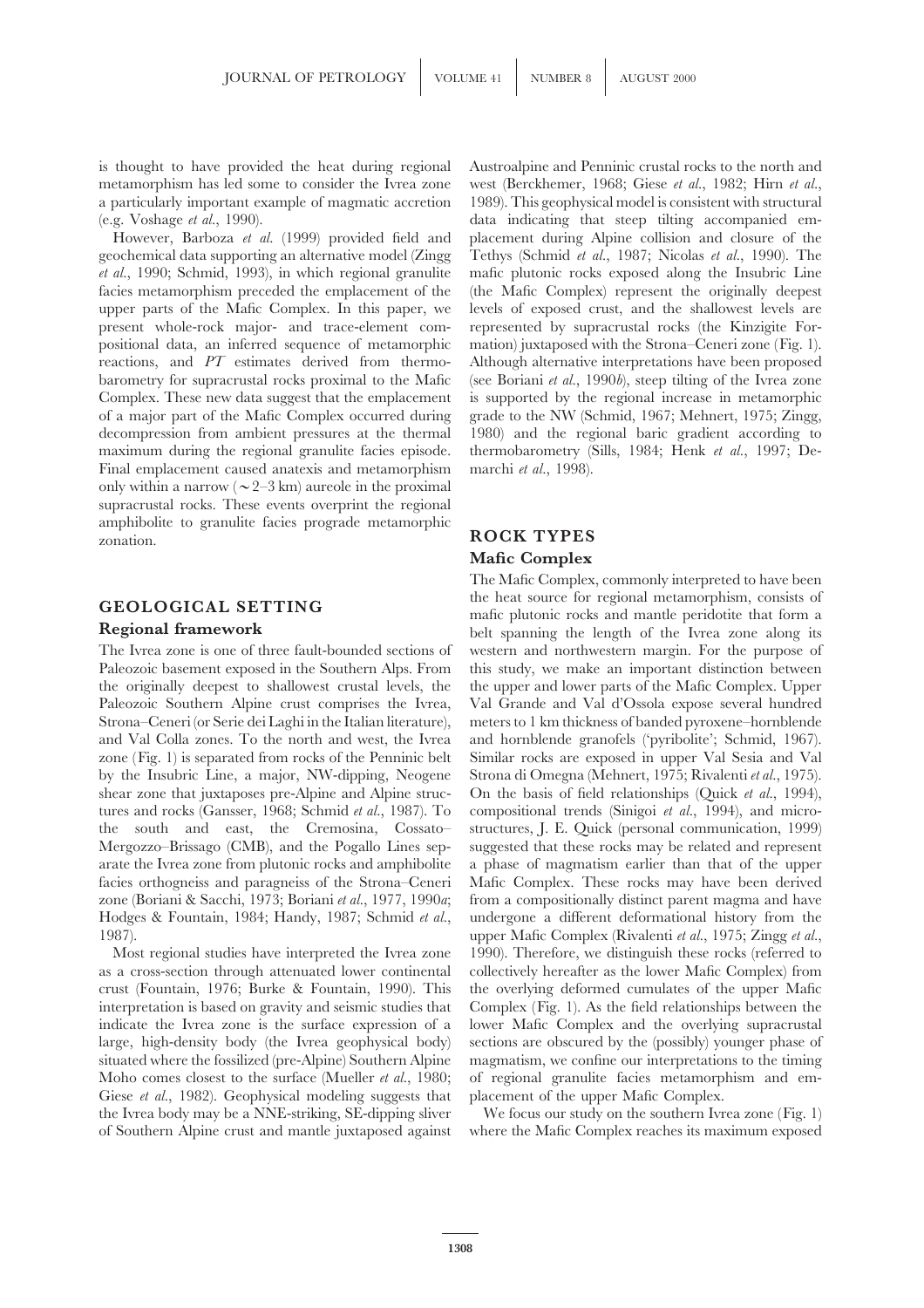

**Fig. 1.** Geological map of the southern Ivrea and Strona–Ceneri zones west of Lago d'Orta. Inset shows location of study area in northern Italy. Contact between Mafic Complex and Kinzigite Formation based on our own mapping and that reported by Quick *et al.* (1994). Geometry of the boundary between the Ivrea zone and the Strona–Ceneri zone between Val Strona di Omegna and Val d'Ossola taken from Boriani *et al.* (1990*a*). The muscovite–K-feldspar isograd in sillimanite-bearing paragneiss, and the first appearance of orthopyroxene in mafic rocks are indicated by the dashed lines (Schmid, 1967; Zingg, 1980). Enclosed areas within the Kinzigite Formation indicate mapping transects along which samples were collected. Detail sample location maps for R. Forcioula and F. Duggia are provided in Fig. 2.

thickness of 10 km. In this area, the upper Mafic Complex field and compositional relationships, these researchers comprises leucodioritic to gabbroic rocks intercalated interpreted the upper Mafic Complex to have been with ultramafic rocks and layers of banded granulite emplaced during Late Carboniferous–Early Permian exwith ultramafic rocks and layers of banded granulite emplaced during Late Carboniferous–Early Permian ex-<br>(Ouick et al., 1994; Sinigoi et al., 1994). On the basis of tension within the Ivrea zone. Space for the Mafic tension within the Ivrea zone. Space for the Mafic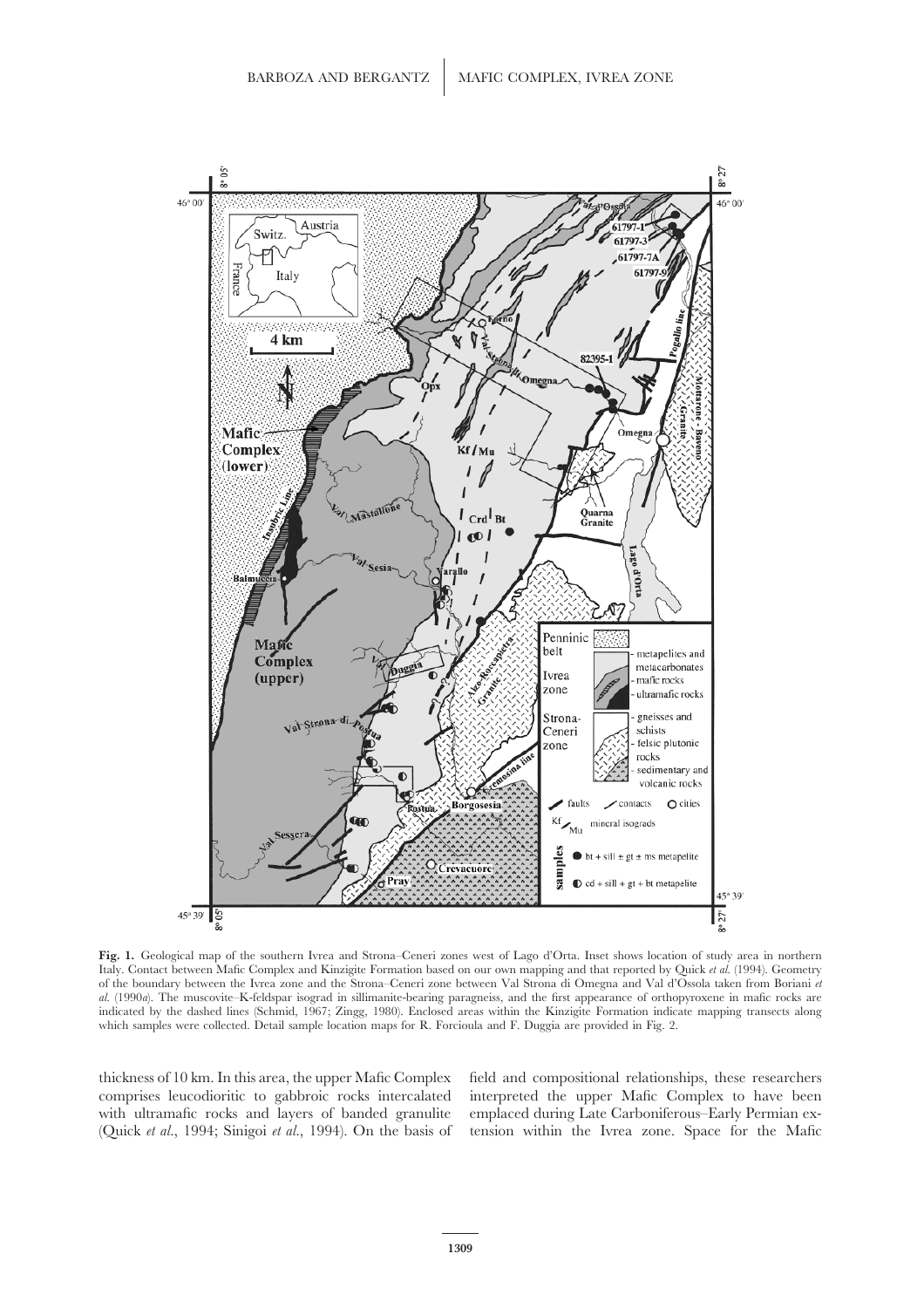Complex may have been partially accommodated by **Geochronology** northward transport and ductile attenuation of the over-<br>
lying Kinzigite Formation (Quick *et al.*, 1994; Snoke *et* Permian crystallization age for the upper Mafic Complex lying Kinzigite Formation (Quick *et al.*, 1994; Snoke *et* Permian crystallization age for the upper Mafic Complex. *al.*, 1999). South of Val Sesia, lensoidal bodies of tonalite Pin (1986) reported six fractions of nearly concordant to granodiorite diatexite  $\leq 200$  m thick, which contain zircon U–Ph data with an upper intercent of to granodiorite diatexite  $\leq 200$  m thick, which contain zircon U–Pb data with an upper intercept of 285 + 7/<br>blocks and schlieren of metabasite and metapelite, sep- -5 Ma from a diorite sample from the upper Mafic blocks and schlieren of metabasite and metapelite, sep- –5 Ma from a diorite sample from the upper Mafic arate the Mafic Complex from the overlying Kinzigite Complex. A Carboniferous–Early Permian age for em-Formation (Bürgi & Klötzli, 1990; Quick *et al.*, 1994). placement is supported by Sm–Nd mineral isochrons and PT estimates indicate that em-<br>Phase relations and PT estimates indicate that em- a whole-rock Rb–Sr age (Bürgi placement of the Mafic Complex occurred at crustal *et al.*, 1990). Microanalytic U/Pb ages of newly grown depths from 4–5 kbar to 8–10 kbar (Demarchi *et al.*, zircon within two minor members of the lower Mafic 1998). Complex are 299 ± 5 Ma (Vavra *et al.*, 1999).

ulite facies metapelite and metapsammite, with sub-<br>ordinate metacarbonate and metabasite. Metabasite and from supracrustal rocks in upper Val Strona di ordinate metacarbonate and metabasite. Metabasite and from supracrustal rocks in upper Val Strona di<br>south of Val Sesia (Fig. 1) occurs as 25 cm–50 m thick Omegna. A Late Carboniferous age for the regional south of Val Sesia (Fig. 1) occurs as 25 cm–50 m thick, Omegna. A Late Carboniferous age for the regional foliation-parallel lenses or layers intercalated with me-<br>
granulite facies metamorphism is consistent with U–Pb foliation-parallel lenses or layers intercalated with me- granulite facies metamorphism is consistent with U–Pb<br>tapelite and minor metacarbonate. In Val d'Ossola and ages on monazite (Köppel, 1974; Henk *et al.*, 1997) and tapelite and minor metacarbonate. In Val d'Ossola and ages on monazite (Köppel, 1974; Henk *et al.*, 1997) and<br>Val Strona di Omegna, metabasite is more common the inferred age of lead loss of 99% (granulite facies Val Strona di Omegna, metabasite is more common the inferred age of lead loss of 99% (granulite facies and thick layers of metabasite and metapelite alternate rocks) to 85% (amphibolite facies rocks) from discordant and thick layers of metabasite and metapelite alternate rocks) to 85% (amphibolite facies rocks) from discordant<br>(Schmid, 1967; Zingg, 1980; Sills & Tarney, 1984). In zircon populations (Köppel & Grünfelder, 1971; Köppel, amphibolite facies rocks, metabasite contains nemato-<br>before 275  $\pm$  2 Ma (Köppel, 1974), 292  $\pm$  2 Ma (Henk<br>blastic amphibole  $\pm$  plagioclase  $\pm$  clinopyroxene. Or

quartz + plagioclase  $\pm$  garnet  $\pm$  sillimanite  $\pm$  muscovite  $\pm$  K-feldspar. Primary muscovite is restricted to the lowest grade rocks in lower Val Strona di Omegna and Val d'Ossola. Toward the NW, in upper Val Strona **RESULTS** di Omegna, the modal proportions of garnet and K- **Sample suite** feldspar increase at the expense of biotite and muscovite To constrain the relationship between emplacement of (Schmid & Wood, 1976; Schmid, 1978–1979). With the the upper Mafic Complex and the regional metamorphic (Schmid & Wood, 1976; Schmid, 1978–1979). With the the upper Mafic Complex and the regional metamorphic exception of rare occurrences in lowermost Val Strona  $PTt$  history of the Iyrea zone, we collected samples for di Omegna (Zingg, 1980) and Val d'Ossola (Peyronel petrographic study and geochemical analyses on four Pagliani & Boriani, 1967), cordierite and hercynitic spinel traverses across the regional metamorphic zonation are restricted to metapelite proximal to the contact with through the Kinzigite Formation (Fig. 1). Sample locthe upper Mafic Complex (Fig. 1). In agreement with ations were selected from our mapping of the supracrustal Sills (1984), we observed orthopyroxene with garnet, section overlying the upper Mafic Complex south of Val biotite, and plagioclase in one Mg-rich and Al-poor Sesia and the maps of Bertolani (1959–1965) and Schmid metapelite. Common accessory minerals include rutile, (1967) for Val Strona di Omegna and Val d'Ossola, ilmenite, zircon, graphite, apatite, monazite, pyrite, chal- respectively. We compared whole-rock major- and tracecopyrite, and corundum. element compositions, metamorphic reaction textures,

Complex. A Carboniferous–Early Permian age for ema whole-rock Rb–Sr age (Bürgi & Klötzli, 1990; Voshage

The imposition of the regional metamorphic zonation probably occurred within 20 My of emplacement of the upper Mafic Complex (see Hunziker & Zingg, 1980). Vavra *et al.* (1996, 1999) suggested regional granulite **Kinzigite Formation facies** metamorphism occurred in a single event before The Kinzigite Formation comprises amphibolite-to-gran- 299  $\pm$  5 Ma, on the basis of an ion microprobe study blastic amphibole + plagioclase  $\pm$  clinopyroxene. Or-<br>thopyroxene appears in granoblastic amphibole- and  $et al., 1997$ , and  $285 \pm 10$  Ma (Köppel & Grünfelder,<br>plagioclase-bearing metabasite with the transition to the  $197$ 

*PTt* history of the Ivrea zone, we collected samples for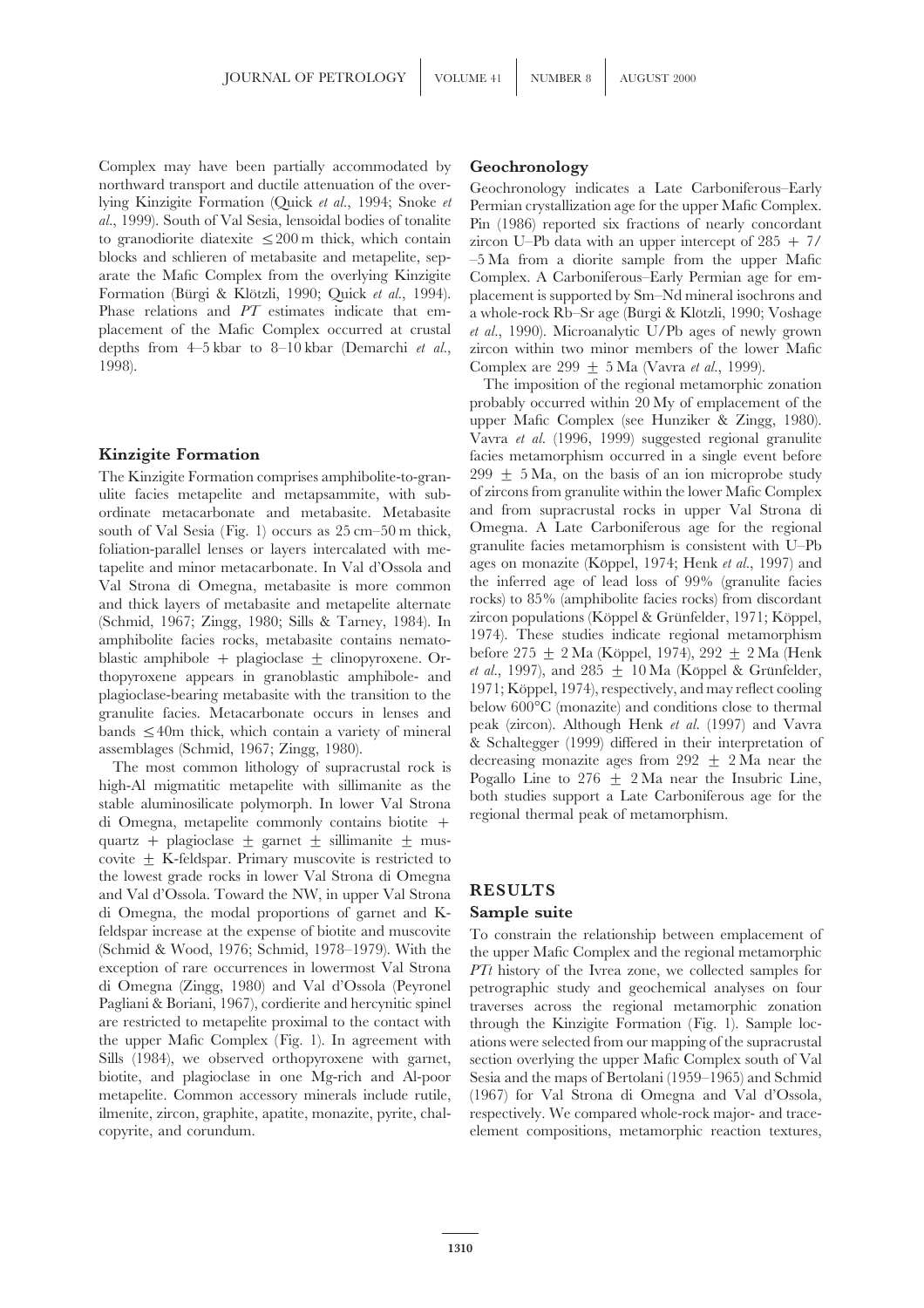and mineral compositions in samples collected south of<br>
Val Sesia (proximal to the upper Mafic Complex) with<br>
more distal samples collected in lower Val Strona di<br>
Omegna and Val d'Ossola. Sample locations are in-<br>
dicated

The migmatites were separated for analysis by first sawing<br>
the sample into slabs of leucosome and melanosome. A<br>
representative split of 100–500 g of powdered me-<br>
lanosome sample was then taken for X-ray fluorescence<br>
( (1975) and Leoni & Saitta (1975). The detection limits bearing metapelite, the first appearance of coexisting elements. Analytical uncertainties are  $\pm 1\%$  of the value calcite–quartz–actinolite in calcsilicate. A textural change for major elements, except for Mg and Na, for which in metapelite attends the replacement of lepidoblastic they are  $\pm 5\%$ . Analytical uncertainties of trace-element muscovite and biotite by granoblastic K-feldspar and they are  $\pm 5$ %. Analytical uncertainties of trace-element muscovite and biotite by granoblastic K-feldspar and analyses are  $+5$ –10 ppm for the concentrations at  $\sim 100$  garnet with increasing grade (Schmid, 1967; Schm analyses are  $\pm$  5–10 ppm for the concentrations at  $\sim$  100 garnet with increasing grade (Schmid, 1967; Schmid & ppm and  $\pm$  10–20 ppm for those at 30–50 ppm. Wood, 1976: Hunziker & Zingg, 1980). In the granulite

positions of selected metapelite melanosomes are listed from the melting of metapelite (Schmid & Wood, 1976; in Table 1. Locations for these selected samples are Sighinolfi & Gorgoni, 1978; Schmid, 1978–1979; Schin Table 1. Locations for these selected samples are projected from muscovite (Val d'Ossola samples) and K- progressive increase in modal garnet at the expense of the expense of the expense of the expense of the expense of the expense of the expense of the expense of the exp feldspar  $(F.$  Duggia and  $R.$  Forcioula samples) are depicted in Fig. 3. AFM projections of melanosome compositions indicate that some samples are enriched in Al over Fe and Mg relative to typical high-Al metapelites. Mass balance calculations indicate a systematic depletion melanosomes overlying the upper Mafic Complex relative the muscovite-out isograd (Fig. 1) in lower Val Strona to lower-grade metapelites in lower Val d'Ossola and di Omegna and Val d'Ossola. Muscovite, is distinguished Val Strona di Omegna (Barboza, 1998). Leucosome from muscovite<sub>1</sub> in that its long axis is oblique to the adjacent to the melanosome samples collected within foliation defined by muscovite<sub>1</sub>, biotite, and sillimanite Kinzigite Formation overlying the upper Mafic Complex (Fig. 4a). This relationship suggests that muscovite<sub>2</sub> may typically are tonalitic in composition, lack mafic phases, have appeared during retrograde cooling and hydration and are depleted in  $K<sub>2</sub>O$  relative to the inferred melt through the reaction extracted from the melanosomes (Barboza, 1998; Barboza *et al.*, 1999). Banded granulite intercalated with the lower Mafic Complex and exposed in upper Val Strona di Omegna and Val d'Ossola are depleted in incompatible elements and enriched in compatible elements relative to an inference supported by common textures indicating their amphibolite facies equivalents (Sighinolfi & Gorgoni, the direct replacement of sillimanite  $+$  K-feldspar by 1978; Schnetger, 1994; Barboza *et al.*, 1999). symplectitic intergrowths of muscovite<sub>2</sub> + quartz.

original crustal depth characterizes the regional amphibolite to granulite facies metamorphism in the Ivrea zone. We present new data and review the relevant **Whole-rock geochemistry** mineralogy and regional reaction textures for comparison<br>declaration textures for complex only. Analytical techniques<br>The migmatites were separated for analysis by first sawing<br>Complete analysis and review (Schmid: 1067, 1003.

are 0·01% for major elements and 10 ppm for trace pyroxenes in metabasite, and the upper stability limit of Wood, 1976; Hunziker & Zingg, 1980). In the granulite facies rocks of upper Val Strona di Omegna and Val d'Ossola, quartz + hypersthene  $\pm$  garnet granulite and *Results* calcsilicate are interlayered with granoblastic graphite + New whole-rock, and major- and trace-element com- sillimanite + garnet gneiss, interpreted to be residua indicated in Figs 1 and 2. Whole-rock compositions netger, 1994). Schmid & Wood (1976) attributed the

biotite + sillimanite + quartz 
$$
\Rightarrow
$$
 garnet +

\nK-feldspar + rutile + H<sub>2</sub>O

of  $SiO<sub>2</sub>$ , the alkalis, and incompatible trace elements in  $\blacksquare$  Two phases of muscovite growth are apparent SE of

sillimanite + K-feldspar + H<sub>2</sub>O 
$$
\Rightarrow
$$
  
muscovite + quartz (2)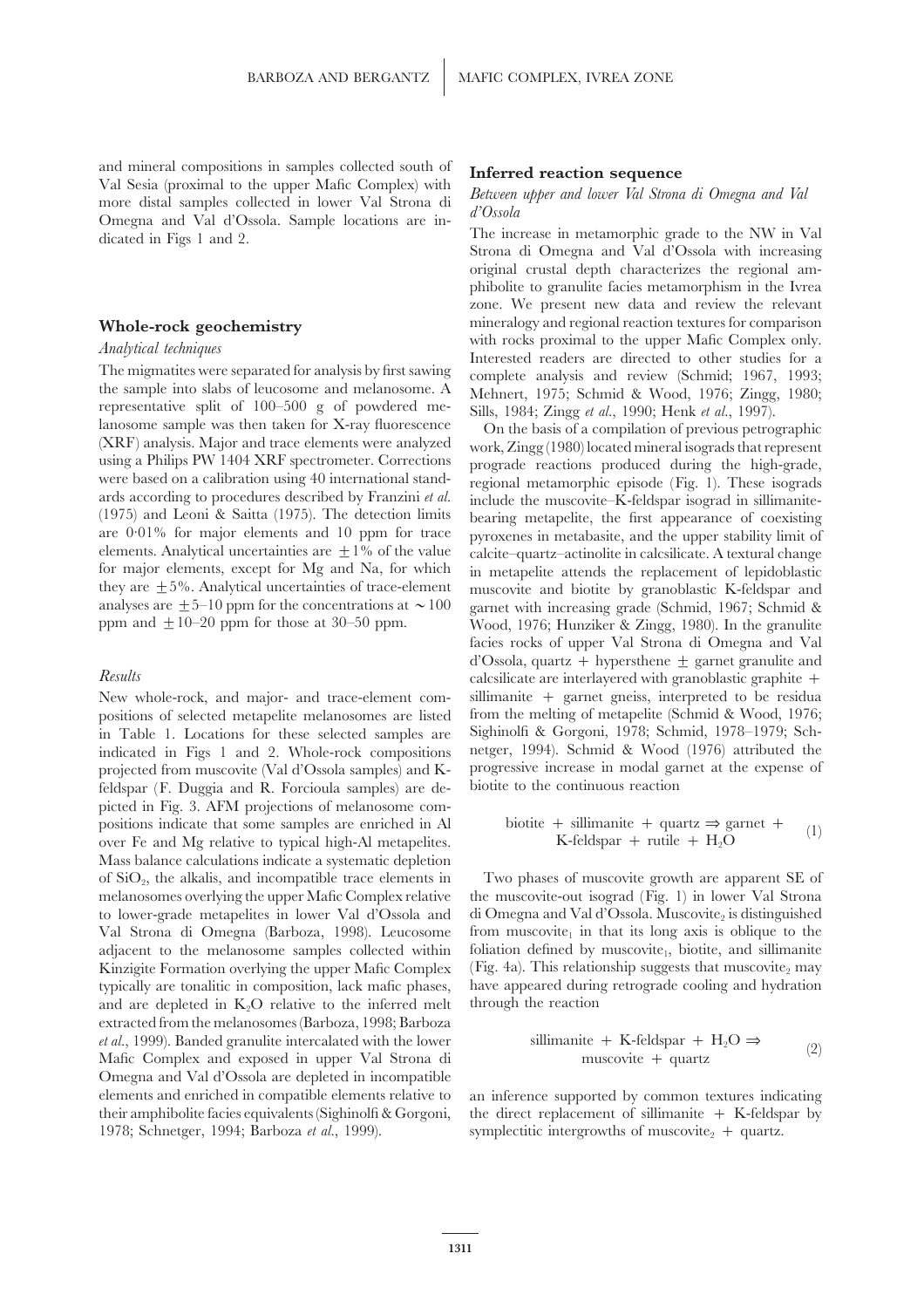

**Fig. 2.** Detail sample location maps along R. Forcioula and F. Duggia (see Fig. 1). Underlined sample numbers indicate samples used for thermobarometry. Across-strike baric gradient along the R. Forcioula transect with distance from the contact between the Kinzigite Formation and the upper Mafic Complex is also shown.

Sesia that extend across the contact between the Kinzigite in Table 2. Metamorphic grade increases to the SW<br>Formation and the upper Mafic Complex are along Rio from the amphibolite facies in lower Val Strona di Formation and the upper Mafic Complex are along Rio Forcioula in Val Strona di Postua and Fiume Duggia in Omegna, parallel to the regional fabric toward Val

Val Duggia (Figs 1 and 2). Mineral assemblages for *Between lower Val Sesia and Val Strona di Postua* The longest sections of continuous exposure south of Val<br>Sesia that extend across the contact between the Kinzigite in Table 2. Metamorphic grade increases to the SW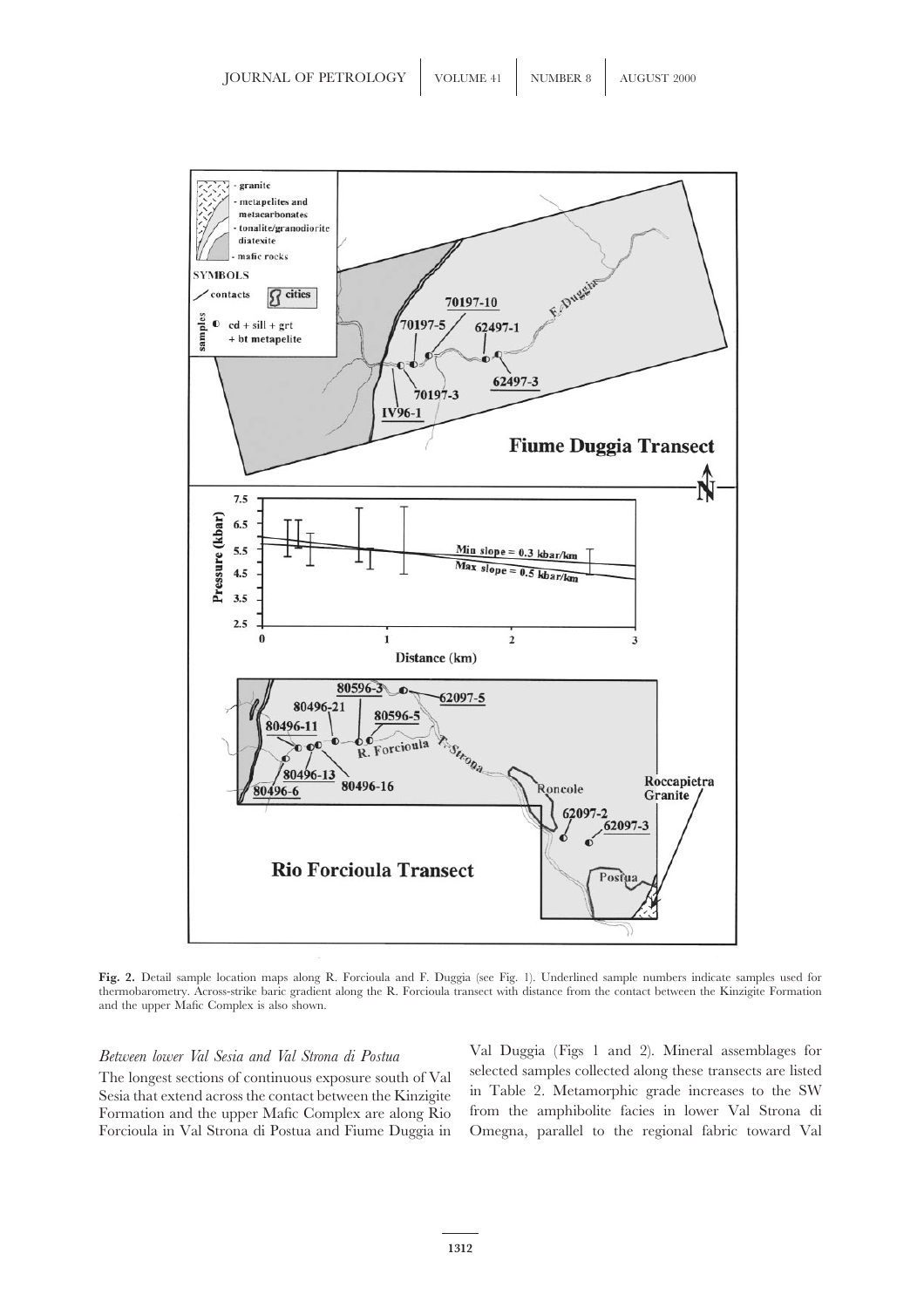

amphibole-bearing metabasites, indicating final equilibration of these rocks in the granulite facies. the change from the three-phase field defined by garnet–

rolite grains enclosed by cordierite. Relict kyanite has garnet–cordierite–sillimanite south of Val Sesia.<br>Also been reported in two localities south of Val Sesia Cordierite is typically heavily pinitized, but, when also been reported in two localities south of Val Sesia Cordierite is typically heavily pinitized, but, when<br>(Bertolani, 1959: Boriani & Sacchi, 1973), one locality preserved, at least two generations are present (Capedri (Bertolani, 1959; Boriani & Sacchi, 1973), one locality in Val Sesia (Demarchi *et al.*, 1998), and one locality in & Rivalenti, 1973). Cordierite<sub>t</sub>, found in minor amounts, Val Mastallone (Capedri, 1971). Fibrolite is the dominant encloses fibrolite and is elongate parallel to the foliation textural variety of sillimanite but, with increasing grade, defined by biotite, sillimanite, and the long axes of garnet coarse-grained prismatic sillimanite is common. Fibrolite augen. This observation implies that cordierite<sub>1</sub> growth<br>commonly occurs on basal sections of biotite, a texture followed reaction (4). We infer that cordierite, m commonly occurs on basal sections of biotite, a texture we associate with the nucleation and growth of sillimanite formed from the continuous reaction on biotite indicating the breakdown of staurolite within the stability field of sillimanite (Fig. 4a). The reactions garnet + sillimanite + quartz  $\Rightarrow$  cordierite<sub>1</sub>. (7)

$$
kyanite \implies \text{sillimanie} \tag{3}
$$

$$
staurolite + quartz + musicovite \Rightarrow garnet + biotite + silimanite + H2O
$$
 (4)

probably document the prograde transition from the *et al.*, 1994) separating the upper Mafic Complex from

servations imply the reaction the leucotonalite leucosomes were derived.

$$
\begin{array}{ll}\text{muscovite} &+ \text{ quartz} \Rightarrow \text{sillimanie} &+\\ \text{K-fieldspar} &+ \text{H}_2\text{O} & \text{(5)}\end{array}
$$

or an  $H_2O$ -conserved melting reaction such as

$$
\begin{array}{ll}\text{muscovite} + \text{plagioclase} + \text{K-feldspar} +\\ \text{quartz} \Rightarrow \text{sillimanite} + \text{melt.} \end{array} \tag{6}
$$

At pressures below 6 kbar, either reaction (5) or (6) in intermediate  $X_{\text{Mg}}$  metapelite indicates that temperatures proximal to the contact between the upper Mafic Complex and the Kinzigite Formation exceeded  $\sim 600^{\circ}$ C (Vielzeuf & Holloway, 1988).

In lower Val Strona di Omegna, biotite is the major mineral in metapelite. However, biotite is irregularly distributed in metapelite overlying the Mafic Complex south of Val Sesia: some samples contain <5% modal **Fig. 3.** AFM projection from muscovite (Val d'Ossola samples) and biotite. The decrease in modal biotite to the SW is K-feldspar (F. Duggia and R. Forcioula samples) of the whole-rock coincident with the appearance of abu K-feldspar (F. Duggia and R. Forcioula samples) of the whole-rock<br>coincident with the appearance of abundant cordierite<br>  $+$  Sill = Grt + Crd is indicated by the appearance of cordierite<br>  $+$  Sill = Grt + Crd is indicated within metapelite proximal to the upper Mafic Complex. Complex (Fig. 1). We interpret these relationships to indicate that rocks proximal to the eastern magmatic contact with the upper Mafic Complex south of Val Sesia. In the Kinzigite Formation south of Val Sesia, Strona di Omegna reached final equilibration within the orthopyroxene commonly coexists with plagioclase in stability field of cordierite. AFM projections of the bulk Zingg (1980) reported the local presence of relict stau-<br>biotite–sillimanite in lower Val Strona di Omegna to<br>lite grains enclosed by cordierite. Relict kvanite has garnet–cordierite–sillimanite south of Val Sesia.

The more abundant cordierite<sub>2</sub> occurs as up to 5 mm prisms that cut the foliation defined by biotite and silfollowed by dimanite (Capedri & Rivalenti, 1973). Idiomorphic cor-<br>dierite<sub>2</sub> is present in leucotonalite leucosomes (Barboza *et al.*, 1999) within migmatitic metapelite and occurs abundantly with K-feldspar porphryoblasts in the tonalite to granodiorite diatexite (Bürgi & Klötzli, 1990; Quick kyanite + staurolite to the sillimanite stability field. the overlying Kinzigite Formation south of Val Sesia. The muscovite-out isograd in metapelite lies to the NE These K-poor leucosomes are restricted to the 2–3 km of the Val Sesia region (Fig. 1), so the limits of muscovite wide aureole that surrounds the upper Mafic Complex, stability were exceeded within the stability field of sil- coincident with the appearance of cordierite and herlimanite. Accordingly, metapelite that overlies the upper cynitic spinel in the melanosome assemblage. These Mafic Complex contains sillimanite  $+$  K-feldspar, but relationships indicate that cordierite<sub>2</sub> was a peritectic lacks primary muscovite (Zingg, 1980). These ob- phase produced during the melting reaction from which phase produced during the melting reaction from which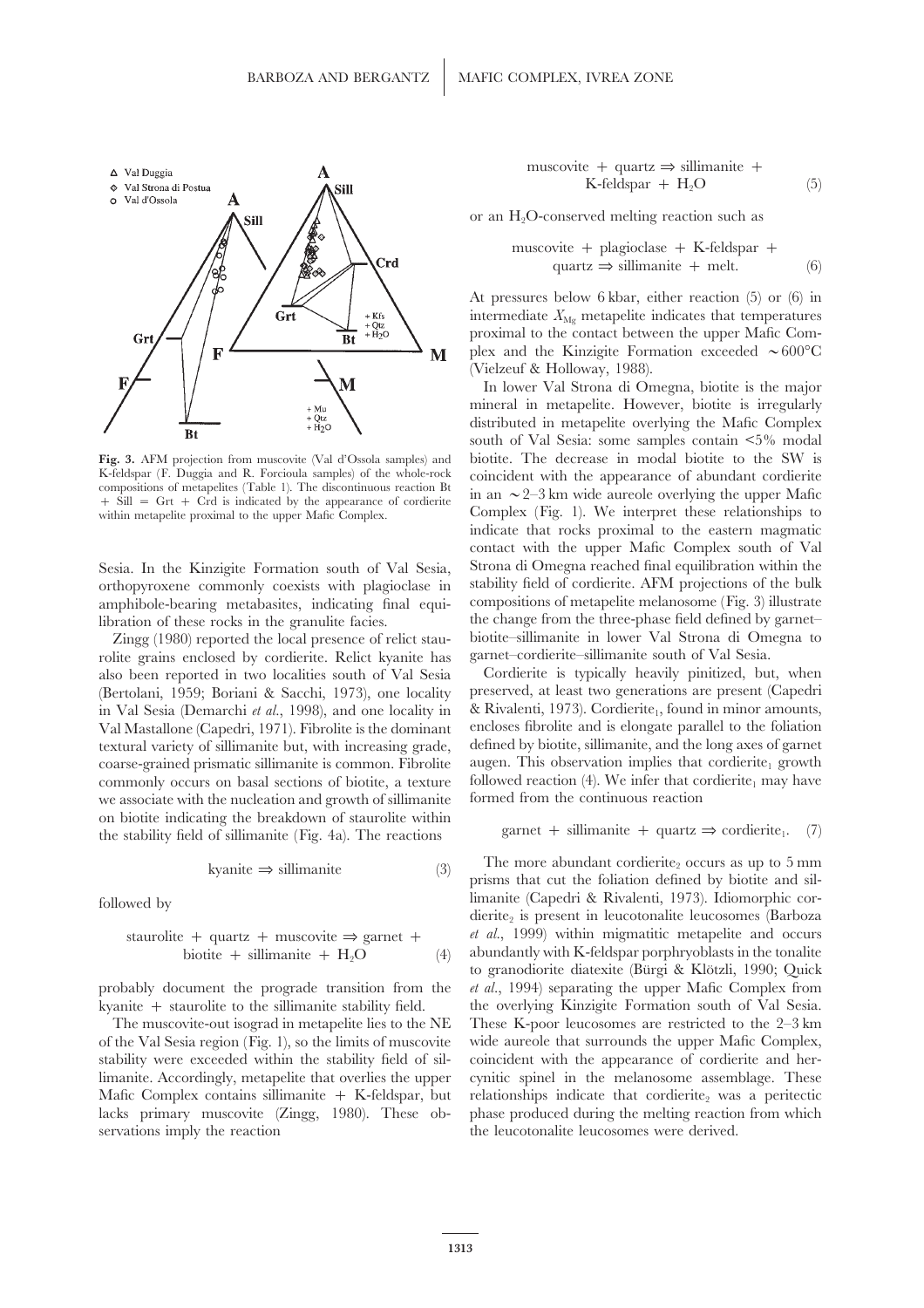| Sample                                     | 80496    | 80496                                                                                                                          | 80496   | 80496           | 80596          | 80596 | 62097          | 62097          | 70197          | 70197        | 70197          | 62497                        | 62497      | 61797          | 61797                     | 61797                                      | 61797          | 82395                   |
|--------------------------------------------|----------|--------------------------------------------------------------------------------------------------------------------------------|---------|-----------------|----------------|-------|----------------|----------------|----------------|--------------|----------------|------------------------------|------------|----------------|---------------------------|--------------------------------------------|----------------|-------------------------|
| no.:                                       | ٢Ţ       | $\frac{3}{2}$                                                                                                                  | $-16$   | $-21$           | $-03$          | ęp    | ę.             | $-02$          | ξÓ.            | $-05$        | $\overline{C}$ | $\overleftarrow{\mathsf{P}}$ | $50-$      | $\overline{5}$ | $\overline{c}$            | $-07A$                                     | <u>၉</u>       | $\overline{\mathsf{P}}$ |
| Location                                   | 눈        | F۴                                                                                                                             | ۴Ë      | ۴Ë              | 눈              | 눈     | $\overline{R}$ | 눈              | $\epsilon$     | $\mathsf{S}$ | $\cup$         | $\cup$                       | $\epsilon$ | Oan            | Oan                       | Oay                                        | Oan            | VSO                     |
|                                            |          | Major oxide abundances by X-ray fluorescence analysis (wt %)                                                                   |         |                 |                |       |                |                |                |              |                |                              |            |                |                           |                                            |                |                         |
| $\overline{\text{SiO}}_2$                  | 54.72    | 47.22                                                                                                                          | 46.49   | 42.37           | 42.33          | 38-68 | 41.78          | 52.72          | 53.75          | 59.5         | 61.61          | 55-41                        | 41.78      | 58-58          | 57.96                     | 54.86                                      | 46.87          | 53.80                   |
| ΓÕ,                                        | $1 - 75$ | 1.82                                                                                                                           | 1.98    | 2.59            | 2.13           | 2.58  | 2.31           | 1.65           | $1 - 65$       | 1.34         | $1-31$         | 1.43                         | 2.31       | $1-40$         | 1.04                      | 1.21                                       | $1 - 62$       | 0.96                    |
| $\overline{A}$ <sub>2</sub> O <sub>3</sub> | 20.52    | 23.63                                                                                                                          | 30.8    | 29.29           | 20.77          | 24.93 | 32.38          | 25-32          | 22.62          | 20.24        | 17.30          | 23.62                        | 32.38      | 18.13          | 21.93                     | 21-83                                      | 26.15          | 19.00                   |
| FeO <sup>T</sup>                           | 11.21    | 14.56                                                                                                                          | $13-61$ | 14.75           | 18.17          | 18.55 | 14.28          | 11.68          | 12.55          | 10.79        | 8.72           | 10.87                        | 14.28      | 10.39          | 8.53                      | 9.32                                       | 12.87          | 12.30                   |
| <b>MnO</b>                                 | 0.16     | 0.21                                                                                                                           | 0.16    | 0.18            | 0.28           | 0.21  | 0.19           | 0.11           | $0 - 09$       | 0.09         | 0.10           | 0.13                         | 0.19       | 0.09           | 0.22                      | 0.08                                       | $0 - 23$       | 0.77                    |
| <b>MgO</b>                                 | 4.39     | 6.19                                                                                                                           | 4.35    | 5.24            | 6.91           | 8.00  | 4.60           | 3.6            | $3-81$         | 3.15         | 4.26           | 3.24                         | $4-6$      | 3.12           | 2.35                      | 2.75                                       | 3.50           | 2.50                    |
| CaO                                        | 2.40     | 0.91                                                                                                                           | 0.43    | 0.54            | 2.80           | 0.59  | 1.06           | 0.37           | 0.37           | 0.37         | 1.08           | 0.4                          | 1.06       | 0.31           | 0.63                      | 0.39                                       | 0.45           | 1.44                    |
| Na <sub>2</sub> O                          | 1.31     | 0.51                                                                                                                           | 0.2     | 0.14            | $1 - 77$       | 0.16  | 0.66           | 0.38           | $0 - 23$       | 0.22         | 0.68           | 0.22                         | 0.66       | 0.57           | 1.48                      | 1.43                                       | 0.57           | $1 - 79$                |
| $K2$ O                                     | 1.81     | 2.71                                                                                                                           | 1.58    | 1.93            | 3.14           | 3.53  | $1-41$         | 2.48           | 3.31           | 2.18         | 2.97           | 2.85                         | $1-41$     | 4.40           | 3.51                      | 4.79                                       | 4.14           | 4.36                    |
| $\mathsf{P}_2\mathsf{O}_5$                 | 0.10     | 0.03                                                                                                                           | 0.06    | d.<br>C         | 0.04           | 0.03  | 0.07           | 0.02           | 0.05           | 0.04         | $0 - 21$       | 0.05                         | $0 - 07$   | 0.10           | 0.14                      | 0.10                                       | 0.08           | r.d                     |
| Total                                      | 98.37    | 97.79                                                                                                                          | 99.66   | 97.03           | 98.34          | 97.26 | 98.74          | 98.33          | 98.43          | 97.92        | 98.24          | 98.22                        | 98.74      | 97.09          | 97.79                     | 96.76                                      | 96.48          | 96.92                   |
|                                            |          | Trace element abundances by X-ray fluorescence                                                                                 |         |                 | analysis       | (ppm) |                |                |                |              |                |                              |            |                |                           |                                            |                |                         |
| ξ                                          | 24       | 20                                                                                                                             | 24      | 32              | $\frac{8}{10}$ | 24    | $28$           | $\overline{2}$ | 22             | 17           | 15             | $\overset{\circ}{=}$         | 28         | $\mathbb{S}^2$ | $\frac{6}{2}$             | 20                                         | 23             | 38                      |
| Ľ                                          | 252      | 285                                                                                                                            | 240     | 300             | 435            | 450   | 329            | 327            | 280            | 237          | 450            | 270                          | 329        | 271            | 168                       | 242                                        | 222            | 205                     |
| ≻                                          | 44       | 80                                                                                                                             | 42      | $\overline{40}$ | $82$           | 70    | S3             | $\overline{4}$ | 46             | 42           | 50             | $\mathfrak{Q}$               | 53         | 29             | $\overline{\mathfrak{D}}$ | $\begin{array}{c} 5 \\ 0 \\ 0 \end{array}$ | $\overline{4}$ | 33                      |
| တ်                                         | 248      | 146                                                                                                                            | 66      | 46              | 342            | 28    | 112            | 88             | 65             | $\mathsf{S}$ | 84             | 78                           | 112        | 53             | 151                       |                                            | 87             | 174                     |
| Rb                                         | 66       | $\overline{8}$                                                                                                                 | 44      | 54              | 132            | 164   | $43\,$         | 79             | 154            | 82           | 88             | 149                          | $43$       | <b>201</b>     | 154                       | 205                                        | 173            | 203                     |
| Ba                                         | 715      | 1120                                                                                                                           | 770     | 505             | 1045           | 1275  | 348            | 576            | 826            | 544          | 513            | 617                          | 348        | 378            | 654                       | 551                                        | 88             | 1400                    |
| ما                                         | ن<br>ء   | n.d.                                                                                                                           | r.d     | d.<br>C         | n.d.           | n.d.  | 155            | 72             | $\overline{7}$ | 60           | 65             | 89                           | 155        | 52             | $\overline{a}$            | 54                                         | 86             | n.d.                    |
|                                            |          | n.d., not determined. Location abbreviations: RF, Rio Forcioula; VD, Val Duggia; VDO, Val d'Ossola; VSO, Val Strona di Omegna. |         |                 |                |       |                |                |                |              |                |                              |            |                |                           |                                            |                |                         |

Table 1: Whole rock major- and trace-element compositions of representative metapelite melanosomes Table 1: Whole rock major- and trace-element compositions of representative metapelite melanosomes

**1314**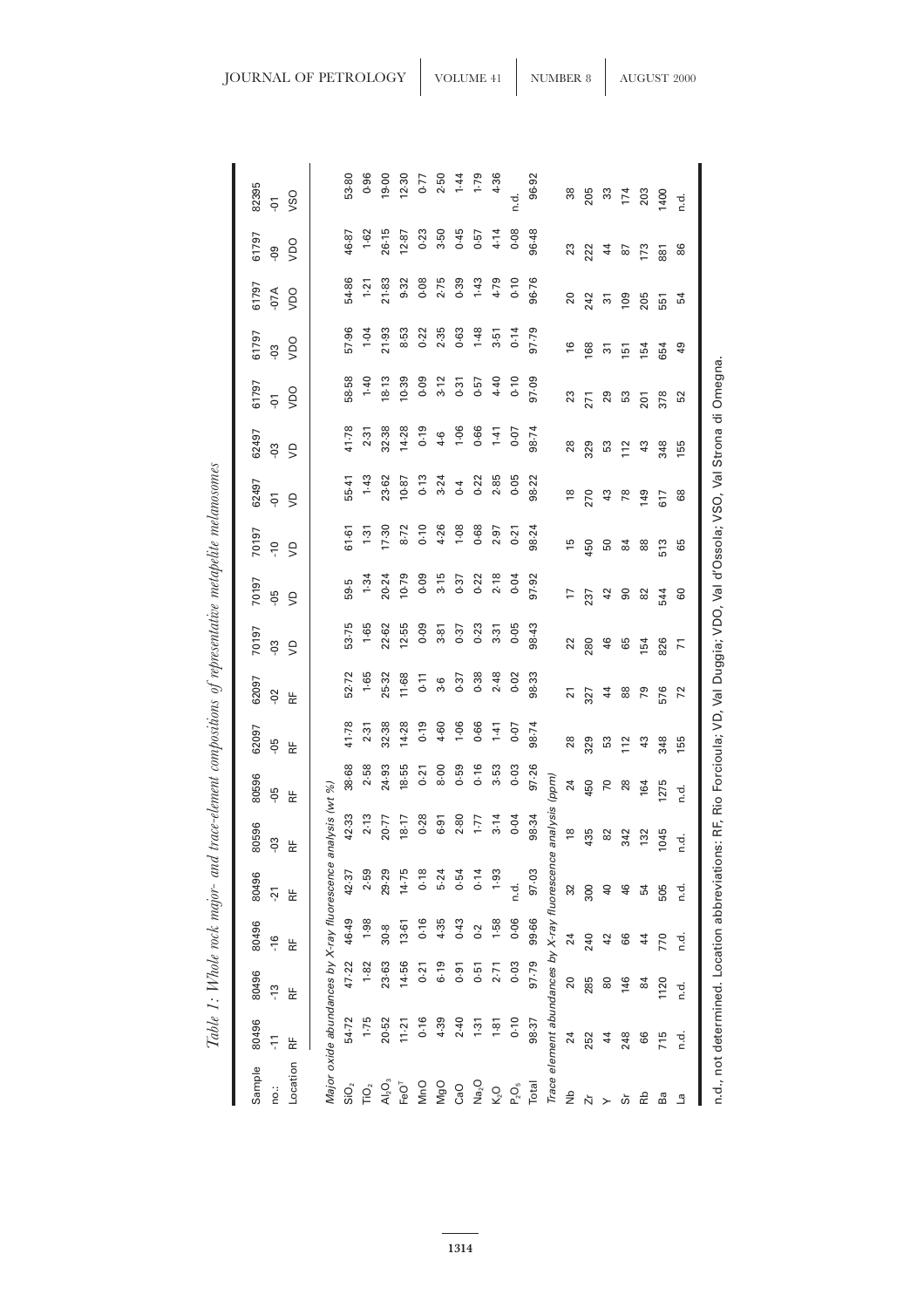

Fig. 4. Electron microprobe backscatter images of (a) retrograde muscovite<sub>2</sub> nearly perpendicular to the foliation defined by muscovite<sub>1</sub>, biotite, and sillimanite; sillimanite–garnet–biotite schist 82395-1, Val Strona di Omegna; (b) hercynitic spinel and ilmenite with sillimanite corona in cordierite, core; sillimanite–cordierite–garnet gneiss 80596-5, Val Strona di Posuta; (c) retrograde replacement of cordierite + K-feldspar by symplectitic intergrowths of biotite + sillimanite + quartz; sillimanite–cordierite–garnet gneiss 62097-3; (d) close-up of cordierite, with reaction rim of radiating biotite + quartz + sillimanite symplectite; sillimanite–cordierite–garnet gneiss 62097-3.

Garnet grains in metapelite from lower Val Strona augen in metapelite proximal to the upper Mafic di Omegna and Val d'Ossola are typically idiomorphic, Complex commonly exhibit inclusion-rich cores surexhibit interior zoning, and are restricted to rounded by inclusion-free rims. We interpret these tex-  $\langle 250 - 300 \,\mu m$  in diameter (Fig. 4a). In contrast, garnet tural relationships to indicate at least two episodes grains proximal to the upper Mafic Complex are of garnet growth, the latter of which occurred within typically elongate parallel to the foliation defined by the stability field of cordierite. Garnet growth associated biotite and sillimanite, do not exhibit interior zoning, with the development of peritectic cordierite implies and exceed  $1100 \mu m$  in diameter. Coarse-grained garnet that the reaction

the stability field of cordierite. Garnet growth associated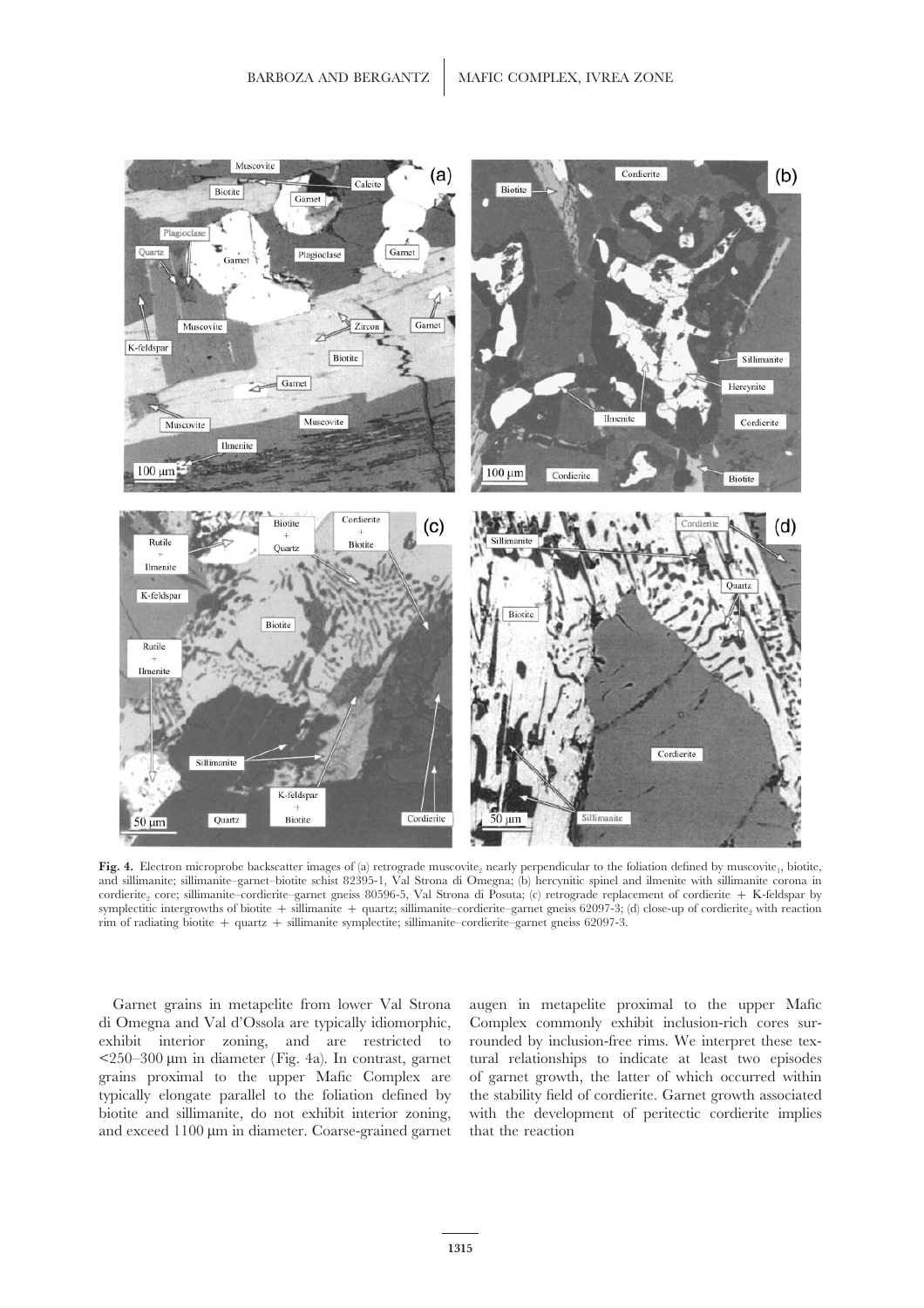| Sample   | Location  | <b>Qtz</b> | Kf | Plg | Ga | Bi | Sil | Cd | Spi | Rt | Ш | Pyr | Mn | Ap | Zr |
|----------|-----------|------------|----|-----|----|----|-----|----|-----|----|---|-----|----|----|----|
| 80496-6  | <b>RF</b> | X          |    | X   | X  | X  | X   | X  |     |    | X | X   | X  |    |    |
| 80496-11 | <b>RF</b> | X          | X  | X   | X  | X  | X   | X  |     | X  | X | X   | X  | X  |    |
| 80496-13 | <b>RF</b> | X          |    | X   | X  | X  | X   | X  |     | X  | X |     |    |    | X  |
| 80596-3  | <b>RF</b> | X          |    | X   | X  | X  | X   | X  |     |    | X |     | X  |    |    |
| 80596-5  | <b>RF</b> | X          |    | X   | X  | X  | X   | X  | X   |    | X |     | X  |    | X  |
| 62097-5  | <b>RF</b> | X          |    | X   | X  | X  | X   | X  |     | X  | X |     |    | X  |    |
| 62097-3  | <b>RF</b> | X          | X  | X   | X  | X  | X   | X  |     | X  | X |     |    | X  | X  |
| IV96-1   | VD        | X          | X  | X   | X  | X  | X   | X  |     |    |   | X   |    |    | X  |
| 70197-10 | VD        | X          | X  | X   | X  | X  | X   | X  |     |    | X |     | X  |    |    |
| 62497-3  | VD        | X          |    | X   | X  | X  | X   | X  |     | X  | X |     |    |    | X  |

*Table 2: Mineral assemblages*

Location abbreviations as in Table 1 X indicates mineral present in sample.

\n
$$
\text{biotic} + \text{sillimani}t + \text{quartz} \Rightarrow \text{garnet} + \text{cordier}t = 4 \cdot \text{K-feld} \cdot \text{F}
$$
\n

Grains of hercynitic spinel with sillimanite corona ition from the sillimanite to the andalusite stability field:<br>are occasionally present and are always enclosed within  $\text{coordinate}_2$  (Fig. 4b). This observation is consistent with sillimanite ⇒ andalusite. (12) the prograde reaction

\n biotite + sillimanite 
$$
\Rightarrow
$$
 corderite<sub>2</sub> + hercynitic spinel   
\n + K-feldspar + ilmenite  $\}$  + melt\n

$$
\text{isillimanic + melt} \Rightarrow \text{cordicrite}_2 + \text{hercynitic spinel.} \tag{10}
$$

Rivalenti (1973), we observed occasional neoblasts of man's thermodynamic database (Berman, 1988) and<br>fine-grained idiomorphic inclusion-free garnet perhaps TWQ 2.02 (Berman, 1991). MacPTAX adopts the acfine-grained, idiomorphic, inclusion-free garnet, perhaps to  $T$  wQ 2·02 (berman, 1991). MacPTAX adopts the ac-<br>indicating an episode of post-tectonic garnet growth. tivity models of Berman (1990) for garnet, McMullin *et* Retrograde replacement of the assemblage cordierite<sub>1,2</sub> + al. (1991) for biotite, and Fuhrman & Lindsley (1988) for  $K$ -feldspan is indicated by the development of symplectitic plagioclase. TWQ 2.02 adopts the activity m K-feldspar is indicated by the development of symplectitic plagioclase. TWQ 2.02 adopts the activity models of interprow the of biotite  $\pm$  sillimanite  $\pm$  quartz (Fig. 4c) Berman & Aranovich (1995, 1996) for garnet and intergrowths of biotite + sillimanite + quartz (Fig. 4c) Berman & Aranovich (1995, 1996) for garnet and biotite,<br>and d). This observation implies retrograde hydration and Fuhrman & Lindsley (1988) for plagioclase.<br>via reac melt through the equilibrium  $\sim 50-100^{\circ}\text{C}$  and  $\sim 1-2$  kbar lower than TWQ 2·02.

$$
garnet + corderite2 + K-feldspar + H2O/melt \Rightarrow biotite + sillimanite + quartz. \tag{11}
$$

and Val Sessera (Capedri & Rivalenti, 1973; Zingg, microprobe analyses) with plagioclase cores and neigh-<br>1980; Demarchi et al., 1998). The reported abundance boring matrix biotite not in contact with garnet. Mineral of andalusite increases to the SW, and it is common near compositions and garnet and plagioclase zoning patterns

Biella in Valle Mosso (Bertolani, 1959; Sacchi, 1962). Although Zingg (1980) interpreted andalusite to be a relict phase, Capedri & Rivalenti (1973) inferred that occurred within metapelite restricted to a 2–3 km aureole andalusite grew after sillimanite, on the basis of microsurrounding the upper Mafic Complex. structural relationships. This implies a retrograde trans-

### **Thermobarometry**

The widespread occurrence of metapelite in the Kinzigite in locally quartz-deficient domains, or the retrograde  $\frac{1}{2}$  Formation provides favorable assemblages for thermo-<br>reaction obtained pressure and temperature estimates with the  $\text{sillimanic} + \text{melt} \Rightarrow \text{cordicrite}_2 + \text{hercynitic spinel.}$ (10)  $\text{GASP (3An} ⇒ \text{Grs} + 2\text{Als} + \text{Qtz) reaction and Fe-Mg exchange between grant and biotic. Calculations were conducted with both MacPTAX (J. Lieberman, un-$ In agreement with the observations of Capedri & published program, 1991) using a 1991 update of Ber-<br>inclose (1973) we observed oscasional pooblests of man's thermodynamic database (Berman, 1988) and

We estimated *PT* conditions for nine samples collected on traverses along the Rio Forcioula (6) and Fiume Duggia (3) (Fig. 2). To estimate 'peak' conditions, we compared garnet core compositions free of local zoning Andalusite has been reported between lower Val Sesia near inclusions (determined by X-ray mapping and boring matrix biotite not in contact with garnet. Mineral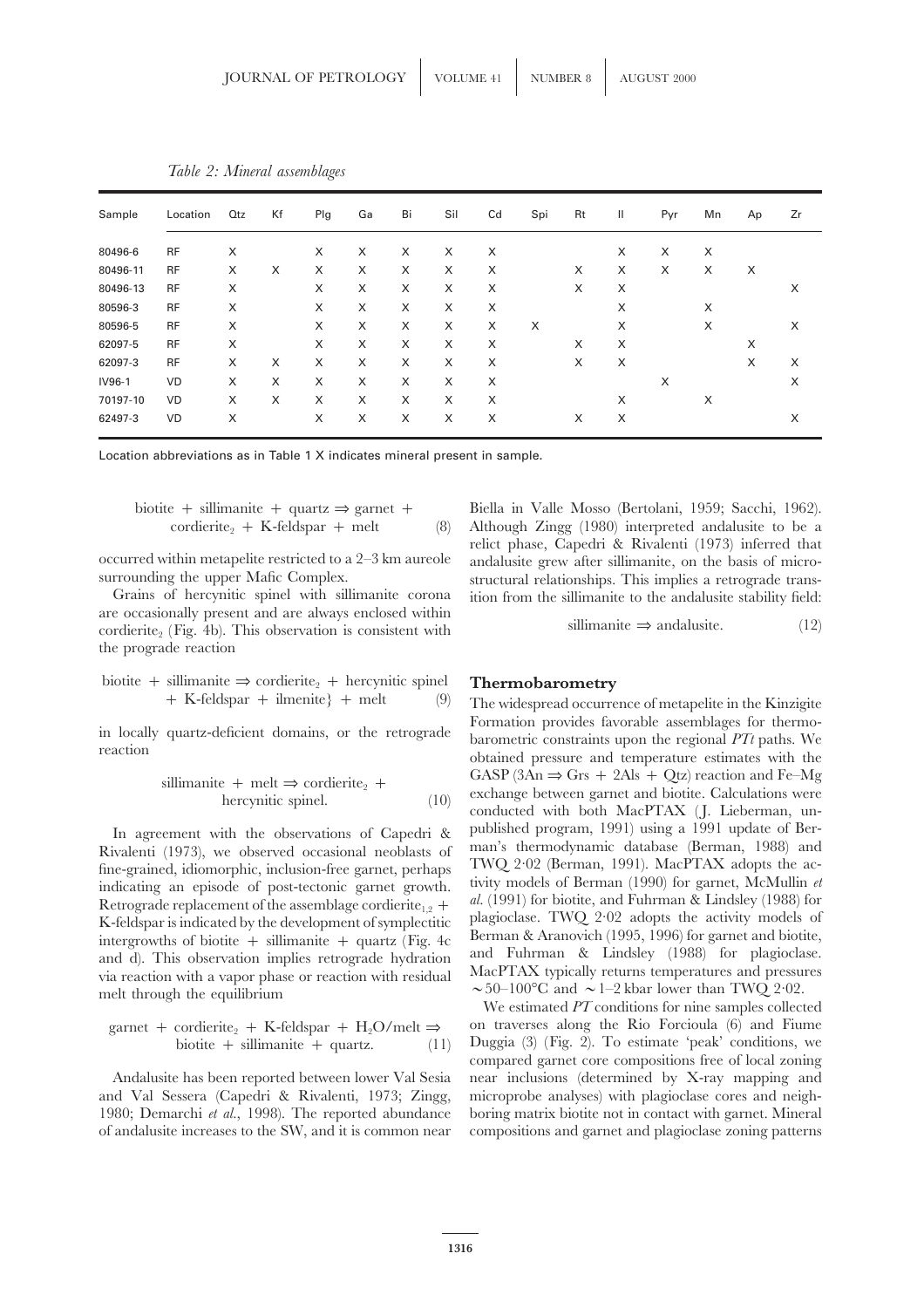| Sample<br>no.:<br>Location      | 80496<br>$-06$<br><b>RF</b> | 80496<br>$-11$<br><b>RF</b> | 80496<br>$-13$<br><b>RF</b> | 80596<br>$-03$<br><b>RF</b> | 80596<br>$-05$<br><b>RF</b> | 62097<br>$-05$<br><b>RF</b> | 62097<br>$-03$<br><b>RF</b> | <b>IV96</b><br>$-01$<br><b>VD</b> | 70197<br>$-10$<br>VD | 62497<br>$-03$<br>VD |
|---------------------------------|-----------------------------|-----------------------------|-----------------------------|-----------------------------|-----------------------------|-----------------------------|-----------------------------|-----------------------------------|----------------------|----------------------|
| SiO <sub>2</sub>                | 36.78                       | 36.66                       | 36.91                       | 36.76                       | 35.62                       | 36.52                       | 35.34                       | $36 - 28$                         | 36.45                | 36.28                |
| TiO <sub>2</sub>                | 5.56                        | 5.04                        | 3.94                        | $5-23$                      | 4.63                        | 4.28                        | 3.78                        | 4.84                              | 4.45                 | 3.47                 |
| $\mathsf{Al}_2\mathsf{O}_3$     | $16-57$                     | $16-31$                     | 16.59                       | $17-21$                     | 16.84                       | 17.66                       | 18.55                       | 17.59                             | 18.11                | 16.51                |
| FeO <sup>T</sup>                | 13.60                       | 13.08                       | 12.91                       | 14.08                       | 14.15                       | 16.06                       | 19.11                       | 15.39                             | 14.00                | 15.08                |
| MgO                             | 12.14                       | 13.43                       | 14.33                       | 12.51                       | 13.57                       | 11.96                       | 9.82                        | 11.75                             | 12.37                | 13.55                |
| Na <sub>2</sub> O               | 0.09                        | 0.05                        | 0.14                        | 0.09                        | 0.40                        | 0.11                        | 0.13                        | 0.10                              | 0.16                 | 0.11                 |
| K <sub>2</sub> O                | 9.48                        | 9.83                        | 9.48                        | 9.68                        | 9.80                        | 9.61                        | 9.23                        | 9.80                              | 9.83                 | 9.51                 |
| Total                           | 94.22                       | 94.4                        | 94.3                        | 95.56                       | 95.01                       | $96 - 2$                    | 95.96                       | 95.75                             | 95.37                | 94.51                |
| Si                              | 5.51                        | 5.49                        | 5.51                        | 5.45                        | 5.36                        | 5.42                        | 5.33                        | 5.41                              | 5.41                 | 5.47                 |
| Ti                              | 0.63                        | 0.57                        | 0.44                        | 0.58                        | 0.52                        | 0.48                        | 0.43                        | 0.54                              | 0.50                 | 0.39                 |
| AI                              | 2.93                        | 2.88                        | 2.92                        | 3.01                        | 2.99                        | 3.09                        | 3.30                        | 3.09                              | 3.17                 | 2.93                 |
| Al <sup>IV</sup>                | 2.49                        | 2.51                        | 2.49                        | 2.56                        | 2.64                        | 2.58                        | 2.67                        | 2.60                              | 2.59                 | 2.53                 |
| Al <sup>VI</sup>                | 0.44                        | 0.36                        | 0.43                        | 0.45                        | 0.34                        | 0.51                        | 0.63                        | 0.49                              | 0.58                 | 0.40                 |
| Fe                              | 1.57                        | 1.51                        | 1.48                        | $1 - 60$                    | 1.64                        | 1.83                        | 2.22                        | 1.76                              | 1.60                 | 1.75                 |
| Mg                              | 2.71                        | $3 - 00$                    | 3.19                        | 2.76                        | 3.04                        | 2.65                        | 2.21                        | 2.61                              | 2.74                 | 3.04                 |
| Na                              | 0.03                        | 0.01                        | 0.04                        | 0.02                        | n.d.                        | 0.03                        | 0.04                        | 0.03                              | 0.05                 | 0.03                 |
| K                               | $1-81$                      | 1.88                        | 1.80                        | $1-83$                      | 1.88                        | $1-82$                      | 1.78                        | 1.86                              | 1.86                 | 1.83                 |
| $X_{F_R}$ t                     | 0.29                        | 0.28                        | 0.27                        | 0.30                        | 0.30                        | 0.34                        | 0.40                        | 0.33                              | 0.30                 | 0.32                 |
| $X_{\text{Mg}}$                 | 0.50                        | 0.56                        | 0.57                        | 0.51                        | 0.55                        | 0.48                        | 0.40                        | 0.48                              | 0.51                 | 0.54                 |
| $X_{\text{Ti}}$                 | 0.12                        | 0.10                        | 0.08                        | 0.11                        | 0.09                        | 0.09                        | 0.08                        | 0.10                              | 0.09                 | 0.07                 |
| $X_{\mathsf{Al}^{\mathsf{VI}}}$ | 0.09                        | 0.07                        | 0.08                        | 0.08                        | 0.06                        | 0.09                        | 0.11                        | 0.09                              | 0.11                 | 0.07                 |

*Table 3: Representative*∗ *matrix biotite analyses*

∗All mineral analyses obtained using the JEOL 733 electron microprobe at the University of Washington. The term 'representative' indicates that data are actual analyses (not averages) and are characteristic of the sample analyzed.  $\mathsf{tMole}$  fraction  $Z = X_{Z}/(X_{\mathsf{Fe}} + X_{\mathsf{Mg}} + X_{\mathsf{Ti}} + X_{\mathsf{Al}^{\mathsf{VI}}}).$ 

were obtained by X-ray mapping and electron micro- equilibria tend to have different closure temperatures 4–6 inferred near-peak equilibrium mineral combinations the *PT* conditions during a local thermal maximum. (garnet–biotite–plagioclase) per sample. The com- High temperatures are also indicated by a change of positional variability of minerals within a sample results garnet zoning patterns with proximity to the upper Mafic in a range of calculated pressures and temperatures. Complex. South of Val Sesia, the predominant garnets Sample locations are provided in Fig. 2, and rep- are medium- to coarse-grained augen, elongate parallel resentative mineral analyses are listed in Tables 3–5. In to the foliation defined by sillimanite and biotite. At least accordance with Guidotti & Dyars' (1991) empirical three phases of garnet growth are evident. Garnet augen model, we assumed that ferric iron accounted for 8% of consist of inclusion-rich cores, surrounded by inclusion- $FeO<sup>T</sup>$  in biotite. We assumed  $FeO<sup>T</sup> = FeO$  in garnet. free rims. Late, fine-grained, inclusion-free, idiomorphic

depicted in Fig. 5 and tabulated in Table 6. Although and the long axes of garnet augen. Garnet grains from estimated pressures ( $\sim$ 3–6 kbar) and temperatures lower Val Strona di Omegna and Val d'Ossola samples  $(650-750\textdegree C)$  are consistent with the mineral assemblages, are weakly zoned in grossular and, to a lesser extent, these conditions probably do not correspond to a local spessartine contents with the most extreme zonation thermal maximum. As a result of retrograde Fe–Mg being within  $\sim 5-10 \mu m$  of their rims. In contrast, garnet exchange and the fact that exchange and net transfer grains in samples collected south of Val Sesia are virtually

probe analyses. Guided by the X-ray maps and micro- (Frost & Chacko, 1989), our calculation of 'peak' conprobe transects, we analyzed 3–5 points per mineral and ditions should be regarded as a minimum estimate of

The results of the thermobarometric calculations are garnet cuts the foliation defined by biotite, sillimanite,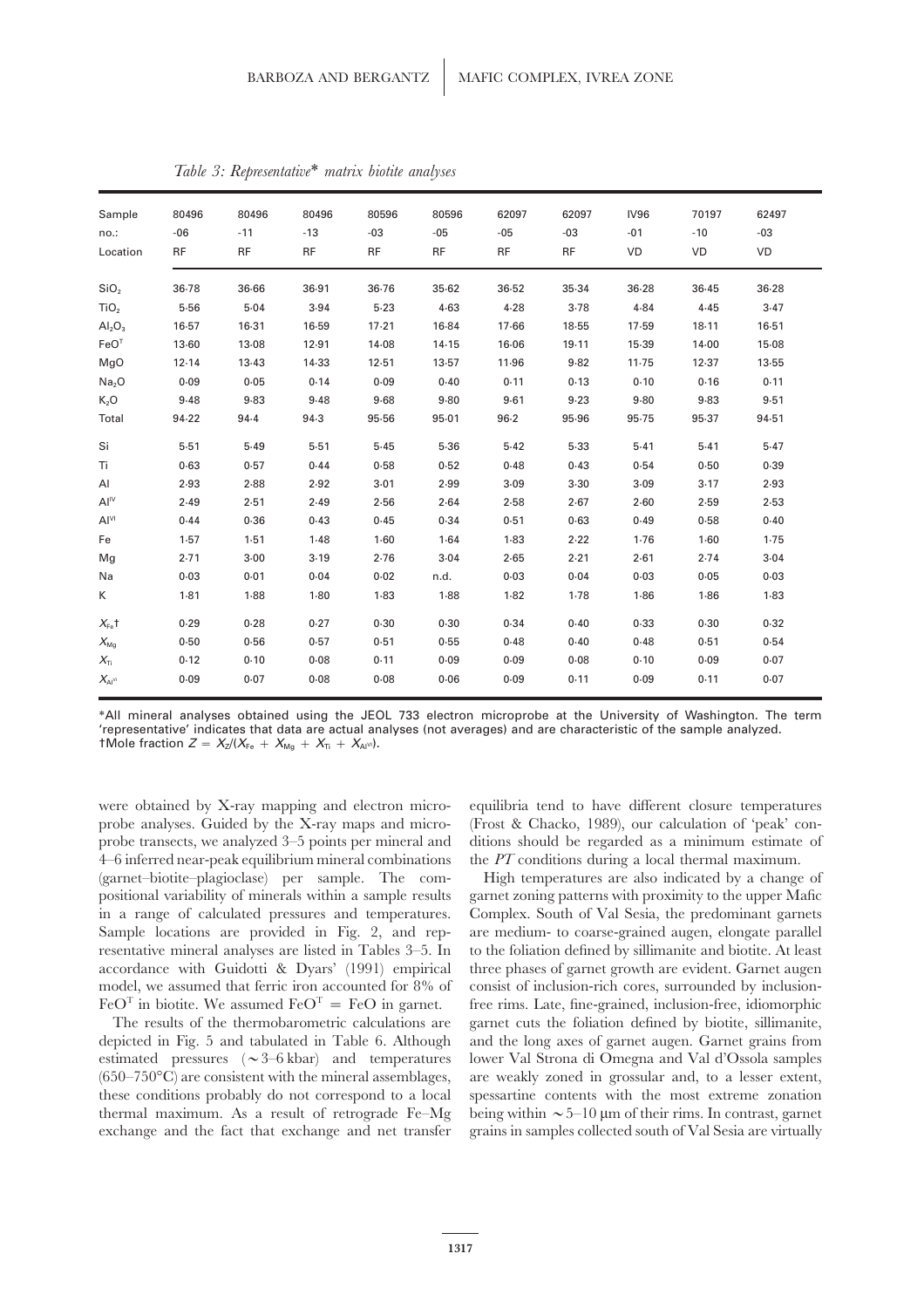| Sample<br>no.:<br>Location | 80496<br>$-06$<br><b>RF</b> | 80496<br>$-11$<br><b>RF</b> | 80496<br>$-13$<br><b>RF</b> | 80596<br>$-03$<br><b>RF</b>                                                                                                                            | 80596<br>$-05$<br><b>RF</b> | 62097<br>$-05$<br><b>RF</b> | 62097<br>$-03$<br><b>RF</b> | <b>IV96</b><br>$-01$<br>VD                                       | 70197<br>$-10$<br>VD | 62497<br>$-03$<br>VD |
|----------------------------|-----------------------------|-----------------------------|-----------------------------|--------------------------------------------------------------------------------------------------------------------------------------------------------|-----------------------------|-----------------------------|-----------------------------|------------------------------------------------------------------|----------------------|----------------------|
| SiO <sub>2</sub>           | 38.13                       | 38.44                       | 38.46                       | 38.72                                                                                                                                                  | 38.16                       | 38.78                       | 37.84                       | 37.96                                                            | 38.19                | 38.78                |
| TiO <sub>2</sub>           | $<$ d.l.                    | 0.02                        | 0.04                        | <d.l.< td=""><td>0.02</td><td>0.02</td><td><math>&lt;</math>d.l.</td><td><d.l.< td=""><td><math>&lt;</math>d.l.</td><td>0.02</td></d.l.<></td></d.l.<> | 0.02                        | 0.02                        | $<$ d.l.                    | <d.l.< td=""><td><math>&lt;</math>d.l.</td><td>0.02</td></d.l.<> | $<$ d.l.             | 0.02                 |
| $Al_2O_3$                  | 21.53                       | $21-66$                     | 21.26                       | 20.43                                                                                                                                                  | $21-72$                     | 20.23                       | $21-42$                     | 21.89                                                            | 21.71                | 20.42                |
| FeO <sup>T</sup>           | 30.26                       | 29.68                       | $31 - 22$                   | 30.26                                                                                                                                                  | 31.75                       | 33.37                       | 34.83                       | 32.34                                                            | 31.53                | 32.58                |
| MnO                        | 0.49                        | 0.72                        | 0.62                        | 0.65                                                                                                                                                   | 0.55                        | 0.46                        | 0.87                        | 0.44                                                             | 0.74                 | 0.57                 |
| MgO                        | 7.66                        | 7.50                        | 7.05                        | 7.48                                                                                                                                                   | 6.89                        | 5.31                        | 4.29                        | 6.37                                                             | 6.64                 | 6.69                 |
| CaO                        | 1.12                        | 1.52                        | 1.22                        | 1.67                                                                                                                                                   | 1.29                        | 1.26                        | 1.15                        | $1-12$                                                           | 1.33                 | 1.32                 |
| Total                      | 99.19                       | 99.54                       | 99.87                       | 99.21                                                                                                                                                  | 100.38                      | 99.43                       | $100 - 4$                   | $100 - 12$                                                       | 100.14               | 100-38               |
| Si                         | $6 - 00$                    | $6 - 01$                    | $6 - 03$                    | $6 - 10$                                                                                                                                               | 5.97                        | $6-17$                      | $6 - 01$                    | 5.97                                                             | 5.99                 | $6 - 09$             |
| Ti                         | 0.00                        | 0.00                        | 0.00                        | 0.00                                                                                                                                                   | 0.00                        | 0.00                        | 0.00                        | 0.00                                                             | 0.00                 | 0.00                 |
| AI                         | 3.99                        | 3.99                        | 3.93                        | 3.79                                                                                                                                                   | 4.01                        | 3.79                        | 4.01                        | 4.05                                                             | $4 - 01$             | 3.78                 |
| Fe                         | 3.98                        | $3 - 88$                    | 4.10                        | 3.99                                                                                                                                                   | 4.15                        | 4.44                        | 4.63                        | 4.25                                                             | 4.13                 | 4.28                 |
| Mn                         | 0.07                        | 0.10                        | 0.08                        | 0.09                                                                                                                                                   | 0.07                        | 0.06                        | 0.12                        | 0.06                                                             | 0.10                 | 0.08                 |
| Mg                         | 1.79                        | 1.75                        | 1.65                        | 1.76                                                                                                                                                   | $1-61$                      | $1-26$                      | $1-02$                      | 1.49                                                             | 1.55                 | 1.57                 |
| Ca                         | 0.19                        | 0.26                        | 0.21                        | 0.28                                                                                                                                                   | 0.22                        | 0.21                        | 0.20                        | 0.19                                                             | 0.22                 | 0.22                 |
| $X_{\rm alm}{}^*$          | 0.66                        | 0.65                        | 0.68                        | 0.65                                                                                                                                                   | 0.69                        | 0.74                        | 0.78                        | 0.71                                                             | 0.69                 | 0.70                 |
| $X_{\rm spe}$              | 0.01                        | 0.02                        | 0.01                        | 0.01                                                                                                                                                   | 0.01                        | 0.01                        | 0.02                        | 0.01                                                             | 0.02                 | 0.01                 |
| $X_{\sf pyr}$              | 0.30                        | 0.29                        | 0.27                        | 0.29                                                                                                                                                   | 0.27                        | 0.21                        | 0.17                        | 0.25                                                             | 0.26                 | 0.26                 |
| $X_{\rm{grs}}$             | 0.03                        | 0.04                        | 0.03                        | 0.05                                                                                                                                                   | 0.04                        | 0.04                        | 0.03                        | 0.03                                                             | 0.04                 | 0.04                 |

*Table 4: Representative garnet core compositions.*

<d.l., below detection limit.

\*Mole fraction  $Z = X_Z/(X_{\text{alm}} + X_{\text{spe}} + X_{\text{pyr}} + X_{\text{grs}}).$ 

upper Mafic Complex probably indicates that ho- oxides and plagioclase. The inclusion of an albite com-

## **Pressure–temperature history** *Summary of inferred* PTt *path*

Our regional *PTt* path is based on the sequence of for rocks proximal to the upper Mafic Complex south metamorphic reactions deduced from microstructural of Val Sesia. *PTt* path 'B' is for rocks distal to the upper interpretations with additional constraints provided by Mafic Complex in Val Strona di Omegna. Both paths *PT* estimates derived from geothermobarometry. The were inferred for rocks at the approximate structural petrogenetic grid we used (Fig. 6a) includes the beginning level of the contact between the upper Mafic Complex of melting in the system Qz–Ab–An–Or–H<sub>2</sub>O (Johannes, and the Kinzigite Formation south of Val Sesia. Arrows 1984) and relevant subsolidus and melting reactions for indicate constraints on the *PTt* path for which we interpret intermediate  $X_{\text{Mg}}$  pelites (Vielzeuf & Holloway, 1988) in microstructural evidence that the indicated reaction the system KFMASH. The bulk composition of typical boundaries were crossed during metamorphism. *PT* and the system KFMASH. The bulk composition of typical metapelite in the Ivrea zone approximates the inter- age constraints obtained from geothermobarometry (Fig. mediate  $X_{\text{Mg}}$  metapelite for which the grid applies (Fig.  $\,$  5) and geochronology are also shown. 3). For clarity, single lines represent the divariant fields Reported occurrences of relict kyanite and staurolite for the equilibria in Fig. 6. The omission of  $Fe<sub>2</sub>O<sub>3</sub>$ , TiO<sub>2</sub>, (Bertolani, 1959; Boriani & Sacchi, 1973; Zingg, 1980)

unzoned (Barboza, 1998). The absence of compositional  $Na<sub>2</sub>O$ , and CaO from the KFMASH model system zoning within garnet grains from samples overlying the precludes the consideration of reactions involving Fe–Ti mogenization at temperatures exceeding 600–650°C was ponent shifts melting curves to  $\sim 40^{\circ}$ C lower temfollowed by rapid cooling (Yardley, 1977; Whitney & peratures (Vielzeuf & Holloway, 1988); an anorthite Dilek, 1998). component reduces this effect (Thompson & Tracy, 1979; Carrington & Harley, 1995).

*Petrogenetic grid* The thick shaded line in Fig. 6b illustrates *PTt* path 'A',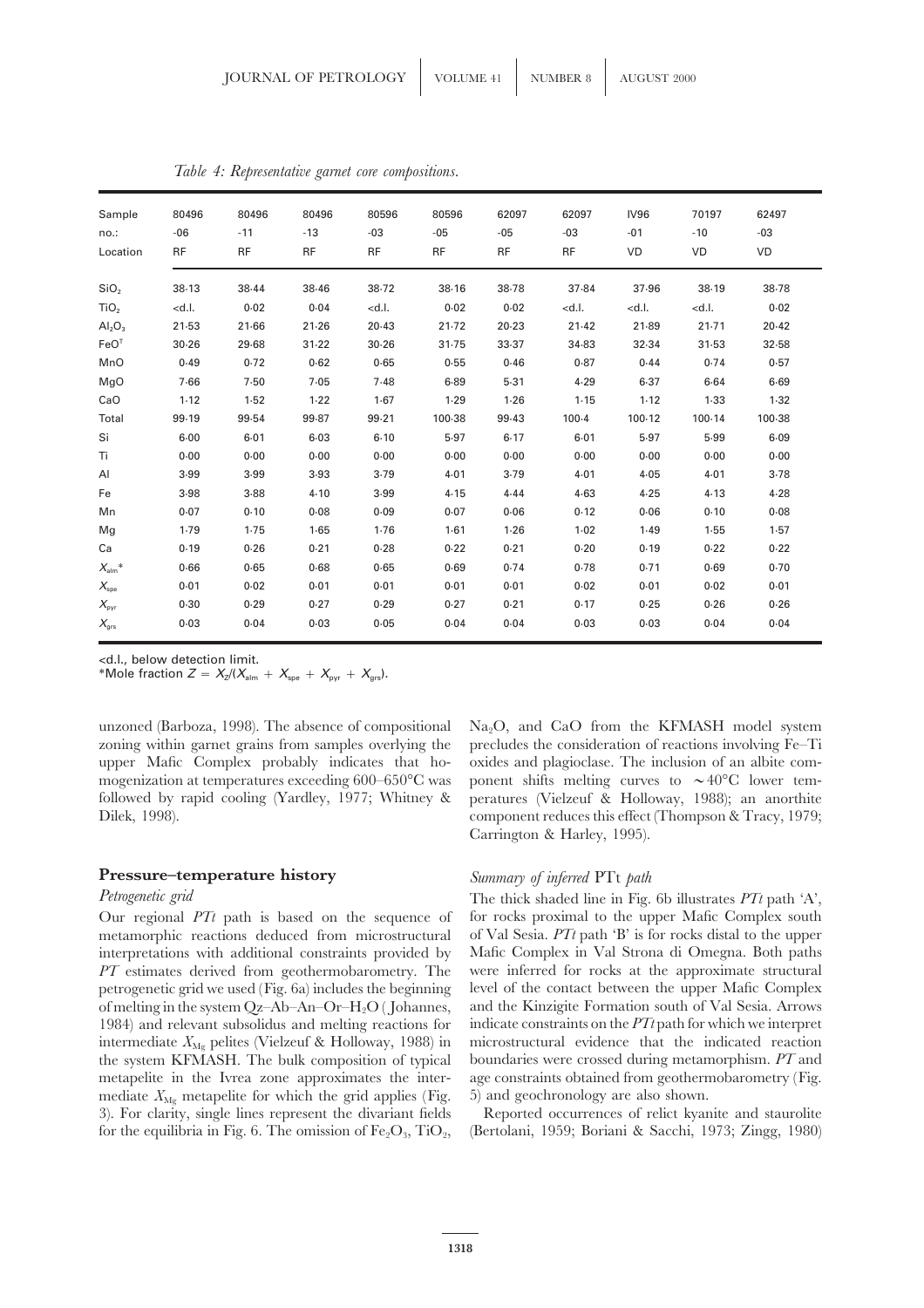| Sample                         | 80496     | 80496                                                                                                                                          | 80496     | 80596                                                                                               | 80596     | 62097     | 62097     | <b>IV96</b> | 70197 | 62497 |
|--------------------------------|-----------|------------------------------------------------------------------------------------------------------------------------------------------------|-----------|-----------------------------------------------------------------------------------------------------|-----------|-----------|-----------|-------------|-------|-------|
| no.:                           | $-06$     | $-11$                                                                                                                                          | $-13$     | $-03$                                                                                               | $-05$     | $-05$     | $-03$     | $-01$       | $-10$ | $-03$ |
| Location                       | <b>RF</b> | <b>RF</b>                                                                                                                                      | <b>RF</b> | <b>RF</b>                                                                                           | <b>RF</b> | <b>RF</b> | <b>RF</b> | <b>VD</b>   | VD    | VD    |
| SiO <sub>2</sub>               | 57.64     | $55 - 51$                                                                                                                                      | 58.97     | 59.72                                                                                               | 58.37     | 58.92     | 60.41     | 57.76       | 56.80 | 58.57 |
| Al <sub>2</sub> O <sub>3</sub> | 26.04     | 27.79                                                                                                                                          | 25.93     | 25.36                                                                                               | 25.68     | 26.16     | 25.15     | 25.49       | 27.44 | 25.54 |
| CaO                            | 7.60      | 8.58                                                                                                                                           | 7.81      | 7.25                                                                                                | 8.42      | 7.54      | 6.08      | $6 - 68$    | 9.10  | 7.41  |
| Na <sub>2</sub> O              | 7.35      | 6.43                                                                                                                                           | $6 - 68$  | 7.12                                                                                                | 7.09      | 6.94      | 8.11      | 7.70        | 6.15  | 7.23  |
| $K_2O$                         | 0.21      | 0.14                                                                                                                                           | 0.14      | 0.26                                                                                                | 0.09      | 0.19      | 0.12      | 0.24        | 0.15  | 0.14  |
| FeO                            | n.d.      | <d.l.< td=""><td>0.02</td><td><d.l.< td=""><td>n.d.</td><td>n.d.</td><td>0.08</td><td>n.d.</td><td>0.08</td><td>0.04</td></d.l.<></td></d.l.<> | 0.02      | <d.l.< td=""><td>n.d.</td><td>n.d.</td><td>0.08</td><td>n.d.</td><td>0.08</td><td>0.04</td></d.l.<> | n.d.      | n.d.      | 0.08      | n.d.        | 0.08  | 0.04  |
| Total                          | 98.84     | 98.45                                                                                                                                          | 99.55     | 99.71                                                                                               | 99.65     | 99.75     | 99.95     | 97.87       | 99.72 | 98.93 |
| Si                             | 2.61      | 2.53                                                                                                                                           | 2.64      | 2.67                                                                                                | 2.62      | 2.63      | 2.55      | 2.64        | 2.55  | 2.64  |
| AI                             | 1.39      | 1.49                                                                                                                                           | 1.37      | $1-33$                                                                                              | 1.36      | 1.34      | 1.45      | 1.37        | 1.45  | 1.36  |
| Ca                             | 0.37      | 0.42                                                                                                                                           | 0.37      | 0.35                                                                                                | 0.40      | 0.36      | 0.44      | 0.33        | 0.44  | 0.36  |
| Na                             | 0.65      | 0.57                                                                                                                                           | 0.58      | 0.62                                                                                                | 0.62      | 0.63      | 0.54      | 0.68        | 0.54  | 0.63  |
| K                              | 0.01      | 0.01                                                                                                                                           | 0.01      | 0.02                                                                                                | 0.01      | 0.01      | 0.01      | 0.01        | 0.01  | 0.01  |
| Fe                             | n.d.      | 0.00                                                                                                                                           | 0.00      | 0.00                                                                                                | n.d.      | n.d.      | 0.00      | n.d.        | 0.00  | 0.00  |
| $X_{\rm an}$ *                 | 0.36      | 0.42                                                                                                                                           | 0.39      | 0.35                                                                                                | 0.39      | 0.36      | 0.45      | 0.32        | 0.45  | 0.36  |
| $X_{\rm ab}$                   | 0.63      | 0.57                                                                                                                                           | 0.60      | 0.63                                                                                                | 0.60      | 0.63      | 0.55      | 0.67        | 0.55  | 0.63  |
| $X_{\alpha r}$                 | 0.01      | 0.01                                                                                                                                           | 0.01      | 0.02                                                                                                | 0.01      | 0.01      | 0.01      | 0.01        | 0.01  | 0.01  |

*Table 5: Representative matrix plagioclase analyses.*

\*Mole fraction  $Z = X_Z/(X_{an} + X_{ab} + X_{or})$ .

kyanite + staurolite to the sillimanite stability field. The also with *PT* estimates derived from geothermobarometry trajectory and maximum pressure attained along the (Fig. 5) and with the absence of compositional zoning early prograde path, however, are unconstrained (Fig. within garnet in proximal metapelite (Barboza, 1998). 6b). Microstructural evidence [reactions (5) and (6)] in- Finally, high-grade conditions for rocks proximal to the dicates that the regional *PT* conditions entered the sta- upper Mafic Complex are consistent with mass-balance bility field of sillimanite before exceeding the limits of calculations that indicate proximal metapelites are demuscovite stability, constraining the conditions along pleted by  $\sim 20$ –30% of a granite component relative to this portion of the prograde path to  $P \leq 8$  kbar and  $T$  counterparts in the lower Val Strona di Omegna (Bar-<750–800°C. Additionally, we speculate that the com- boza, 1998). The absence of cordierite and the presence mon occurrence of fibrolite on biotite grains indicates of retrograde muscovite, [reaction (2)] in metapelite from that the staurolite-out reaction boundary was also crossed lower Val Strona di Omegna requires that cooling in within the stability field field of sillimanite, limiting this rocks distal to the upper Mafic Complex accompanied portion of the prograde path to *P* <7 kbar and *T* <700°C. decompression from the regional baric gradient at the Together, these observations indicate that moderate pres- thermal maximum. These observations indicate that the sures prevailed for much of the prograde *PT* evolution upper Mafic Complex provided the heat to reset local of the Ivrea zone. Henk *et al.* (1997) inferred that rocks mineral assemblages during decompression from the baric in lower Val Strona di Omegna reached final equi- gradient at the regional thermal maximum. Mineral libration from 4 to 6 kbar and from 650 to 700°C (marked assemblages in rocks more distal to the upper Mafic

The presence of peritectic cordierite,  $[reaction (8)]$  of the pre-existing regional metamorphic zonation. requires that temperatures exceeding 650°C were main- The predominant microstructural feature of retrograde tained proximal to the upper Mafic Complex during metamorphism that is preserved in metapelite proximal decompression from the regional thermal maximum. to the upper Mafic Complex is the replacement of Decompression at lower temperatures leads to the break- cordierite and K-feldspar by symplectitic intergrowths of down of biotite producing cordierite in the presence of biotite + sillimanite + quartz [reaction (10)]. The d*P*/ a vapor phase rather than a melt (Fig. 6a). Temperatures d*T* slope (Fig. 6a) of this equilibrium is shallow (Vielzeuf

probably document the prograde transition from the exceeding 650°C at moderate pressures are consistent 'I' in Fig. 6b). Complex were incompletely reset and preserve evidence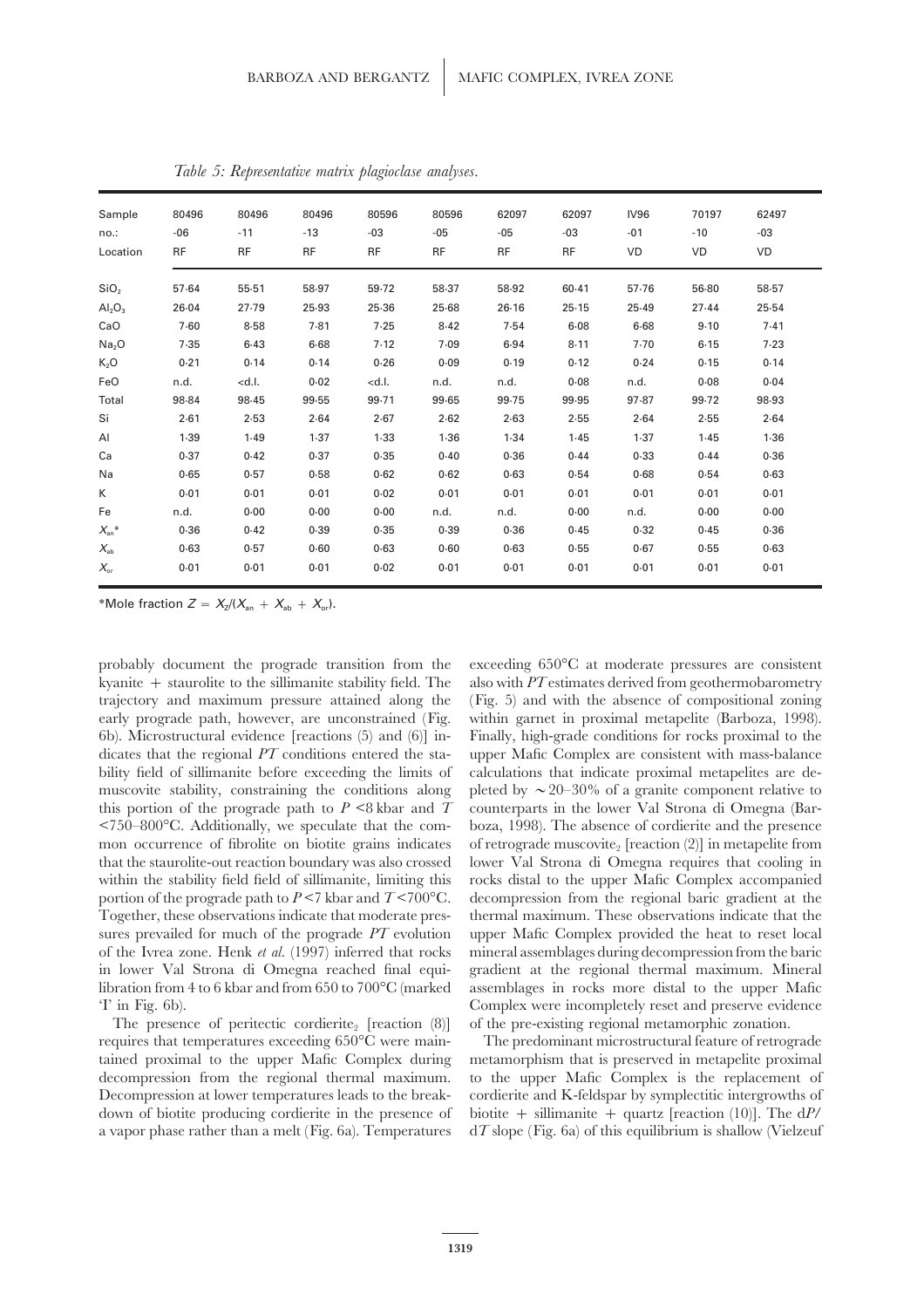

**Fig. 5.** (a) Shaded polygons depict the results of our thermobarometric calculations (TWQ 2·02) for metapelite overlying the upper Mafic Complex. Dimensions of the polygons determined by the compositional range of each sample. The results of the TWQ 2·02 calculations correlate with the results of Demarchi *et al.* (1998). The results of their study are summarized by the unfilled polygons that enclose the intersections of GASP and garnet–cordierite equilibria with  $P_{\text{H}_2\text{O}} = P_{\text{total}}$  (a) and  $P_{\text{H}_2\text{O}} = 0$  (b) calculated for metapelite overlying the upper Mafic Complex (Demarchi *et al.*, 1998). Insets (b) and (c) are example calculations for two samples illustrating the difference between the results of the two algorithms. Calculated *PT* positions of thermobarometric equilibria from individual garnet–biotite and garnet–plagioclase pairs bound the shaded regions. Continuous lines indicate MacPTAX calculations; dashed lines indicate TWQ 2·02 calculations. Complete results of MacPTAX and TWQ 2·02 calculations are given in Table 6.

& Holloway, 1988), indicating that the region followed (e.g. Schmid & Wood, 1976; Hunziker & Zingg, 1980; a near-isobaric cooling path after regional retrograde Sills, 1984; Bürgi & Klötzli, 1990; Schnetger, 1994; decompression and magmatism (Fig. 6b). The presence Sinigoi *et al.*, 1996). This interpretation is based on of retrograde andalusite [reaction (11)] probably doc- geochronology, an inferred temperature gradient across uments a retrograde transition from the sillimanite to the the southeastern margin of the upper Mafic Complex andalusite stability field. (Schmid & Wood, 1976), and a textural gradation from

*et al.* (1999) took an alternative view, most regional studies the upper Mafic Complex. Alternative interpretations for have presumed or inferred that final emplacement of the the origin of the textural gradation within the upper upper Mafic Complex caused regional metamorphism Mafic Complex (Zingg *et al.*, 1990; Quick *et al.*, 1994)

hypidiomorphic–granular to granoblastic with increasing original depth within the upper Mafic Complex (Rivalenti **DISCUSSION AND CONCLUSIONS** *et al.*, 1980; Quick *et al.*, 1994). Rivalenti *et al.* (1980)<br> **Timing of regional and contact** and **contact** consistent with cooling subsequent to synmetamorphism<br>
intrusion.

*Previous interpretation* **However, some** *PT* estimates (Sills, 1984) do not in-Although Zingg *et al.* (1990), Schmid (1993), and Barboza dicate a regional temperature gradient with proximity to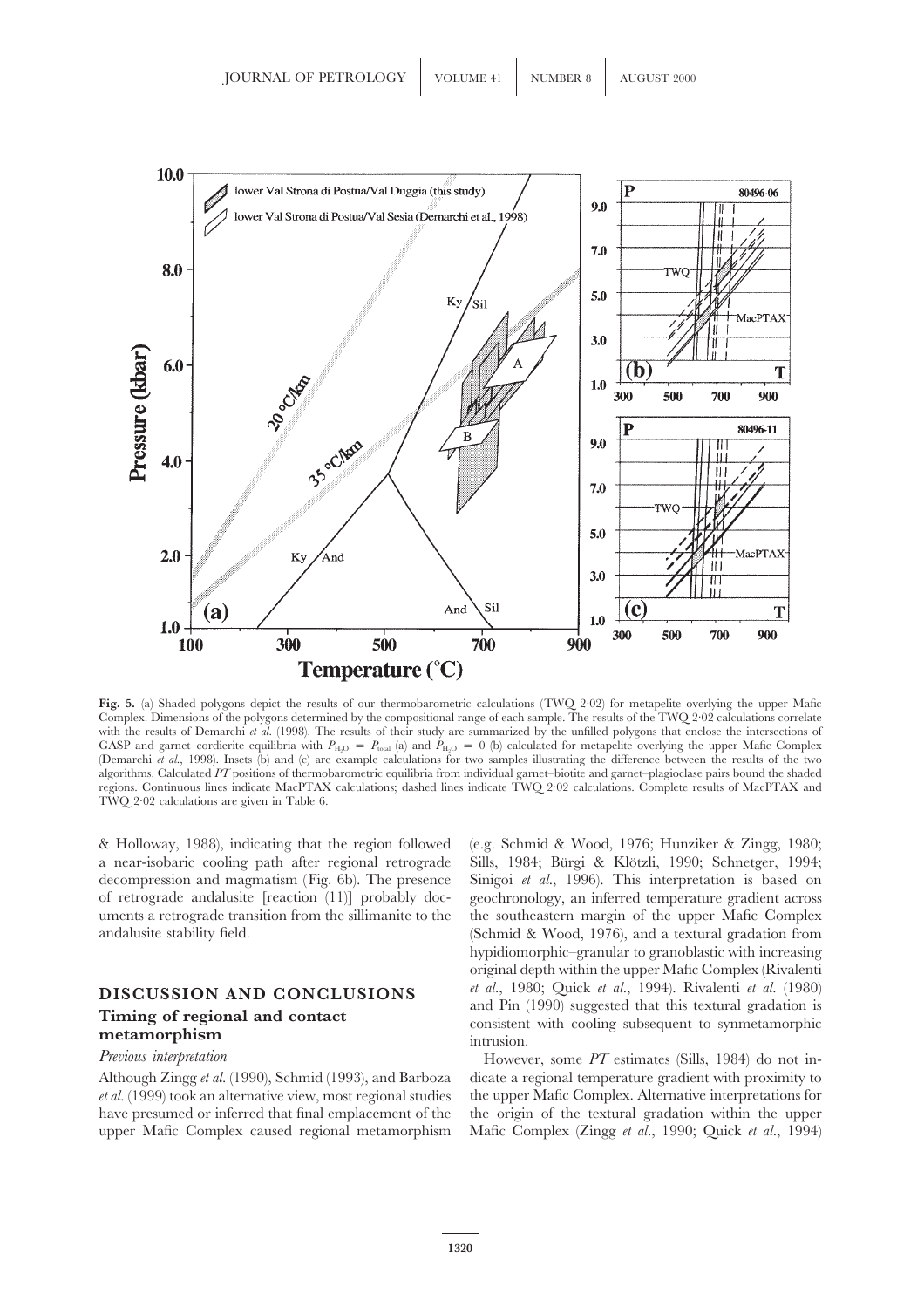| Sample   | Location  | <b>MacPTAX</b> |             | TWQ 2.02 |             |
|----------|-----------|----------------|-------------|----------|-------------|
|          |           | T (°C)         | $P$ (kbar)  | T (°C)   | $P$ (kbar)  |
| 80496-06 | <b>RF</b> | 600-650        | $3.0 - 4.5$ | 700-750  | $5.0 - 6.5$ |
| 80496-11 | <b>RF</b> | 600-650        | $3.5 - 4.5$ | 675-725  | $5.5 - 6.5$ |
| 80496-13 | <b>RF</b> | 550-625        | $3.0 - 4.0$ | 650-700  | $5.0 - 6.0$ |
| 80596-03 | <b>RF</b> | 600-650        | $3.0 - 5.0$ | 650-725  | $5.0 - 7.0$ |
| 80596-05 | <b>RF</b> | 600-650        | $3.0 - 4.0$ | 650-700  | $5.0 - 5.5$ |
| 62097-05 | <b>RF</b> | 650-750        | $4.0 - 6.0$ | 650-800  | $4.5 - 6.5$ |
| 62097-03 | <b>RF</b> | 575-625        | $3.0 - 4.0$ | 625-800  | $4.5 - 5.5$ |
| IV96-01  | <b>VD</b> | 600-700        | $3.0 - 5.0$ | 675-700  | $5.0 - 5.5$ |
| 70197-10 | <b>VD</b> | 600-775        | $3.0 - 5.5$ | 700-825  | $5.0 - 7.0$ |
| 62497-03 | VD        | 565-625        | $3.0 - 5.0$ | 650-750  | $3.5 - 6.0$ |

*Table 6: Calculated metamorphic conditions*

Location abbreviations as in Table 1.

obviate the need for a causal relationship between mag- prograde path (<7 kbar). At the regional thermal maxmatism and regional metamorphism. Other observations imum, *PT* conditions for rocks in lower Val Strona di directly indicate that emplacement of the upper Mafic Omegna were  $4.0-6.0$  kbar and  $\sim 650-700$  °C (Henk *et* Complex occurred late relative to the regional granulite *al.*, 1997), implying a quasi-steady-state thermal gradient facies episode (Zingg *et al.*, 1990; Barboza *et al.*, 1999). of  $\sim$  40–60°C/km. Our interpretation that the low-pressure assemblage These temperatures are elevated with respect to an proximal to the upper Mafic Complex overprints the average crustal geotherm and may require elevated heat prograde regional metamorphic zonation supports the flow through a combination of magmatic accretion, aqueconclusion that the regional thermal maximum preceded ous fluid flow, and/or lithospheric extension (De Yoreo emplacement of the upper Mafic Complex.<br> *et al.*, 1991). Stable isotopes, however, indicate limited

for metamorphism and magmatism at the Ivrea zone. The presence of relict kyanite and staurolite may suggest geotherm at the regional thermal maximum. Passive that an early phase of crustal thickening accompanied upwelling of the asthenosphere accompanied the exthat an early phase of crustal thickening accompanied upwelling of the asthenosphere accompanied the ex-<br>prograde metamorphism (Fig. 7a). Although not the tension leading to a steepening of the geotherm, thereby prograde metamorphism (Fig. 7a). Although not the tension leading to a steepening of the geotherm, thereby<br>only interpretation of the early prograde metamorphic enhancing the lower-crustal heat budget (Furlong & only interpretation of the early prograde metamorphic enhancing the lower-crustal heat budget (Furlong & evolution of the Ivrea zone (see Zingg. 1983; Pin. 1990). Londe, 1986; De Yoreo *et al.*, 1991) and imposing granevolution of the Ivrea zone (see Zingg, 1983; Pin, 1990; Londe, 1986; De Yoreo *et al.*, 1991) and imposing gran-<br>Handy & Zingg, 1991), such a prograde contractional ulite facies conditions at relatively shallow crustal le Handy & Zingg, 1991), such a prograde contractional event is consistent with evidence of an early phase of Lachenbruch & Sass (1978) inferred a geotherm of > high-pressure metamorphism in the Strona Ceneri zone  $\sim 40^{\circ}$ C/km for the Battle Mountain High in the Basin (Boriani & Villa, 1997). The and Range Province, a thermal gradient sufficiently steep

in the matrix and as inclusions within garnet indicates maximum at the Ivrea zone (Fig. 5). that, subsequent to the early contractional phase of Decompression subsequent to the regional thermal metamorphism, much of the prograde *PTt* path occurred maximum is documented by the appearance of a lowerwithin the stability field of sillimanite. The limits of both pressure assemblage (cordierite, hercynitic spinel) within muscovite and staurolite stability were probably exceeded depleted metapelite proximal to the upper Mafic Com-

et al., 1991). Stable isotopes, however, indicate limited fluid infiltration (Baker, 1988) and the metamorphism we associate with the emplacement of the upper Mafic Complex overprints the regional metamorphic zonation. **Tectonic implications** We suggest that crustal attenuation through tectonic Figure 7 depicts a schematic illustration of our new model extension (Fig. 7b and c) could explain the moderate for metamorphism and magmatism at the Ivrea zone pressures along the prograde  $PT$  path and the elevated The ubiquitous presence of metapelite with sillimanite to explain the *PT* conditions at the regional thermal

within the stability field of sillimanite, further indicating plex. The absence of these phases and the presence of that moderate pressures prevailed along much of the retrograde muscovite, require that cooling accompanied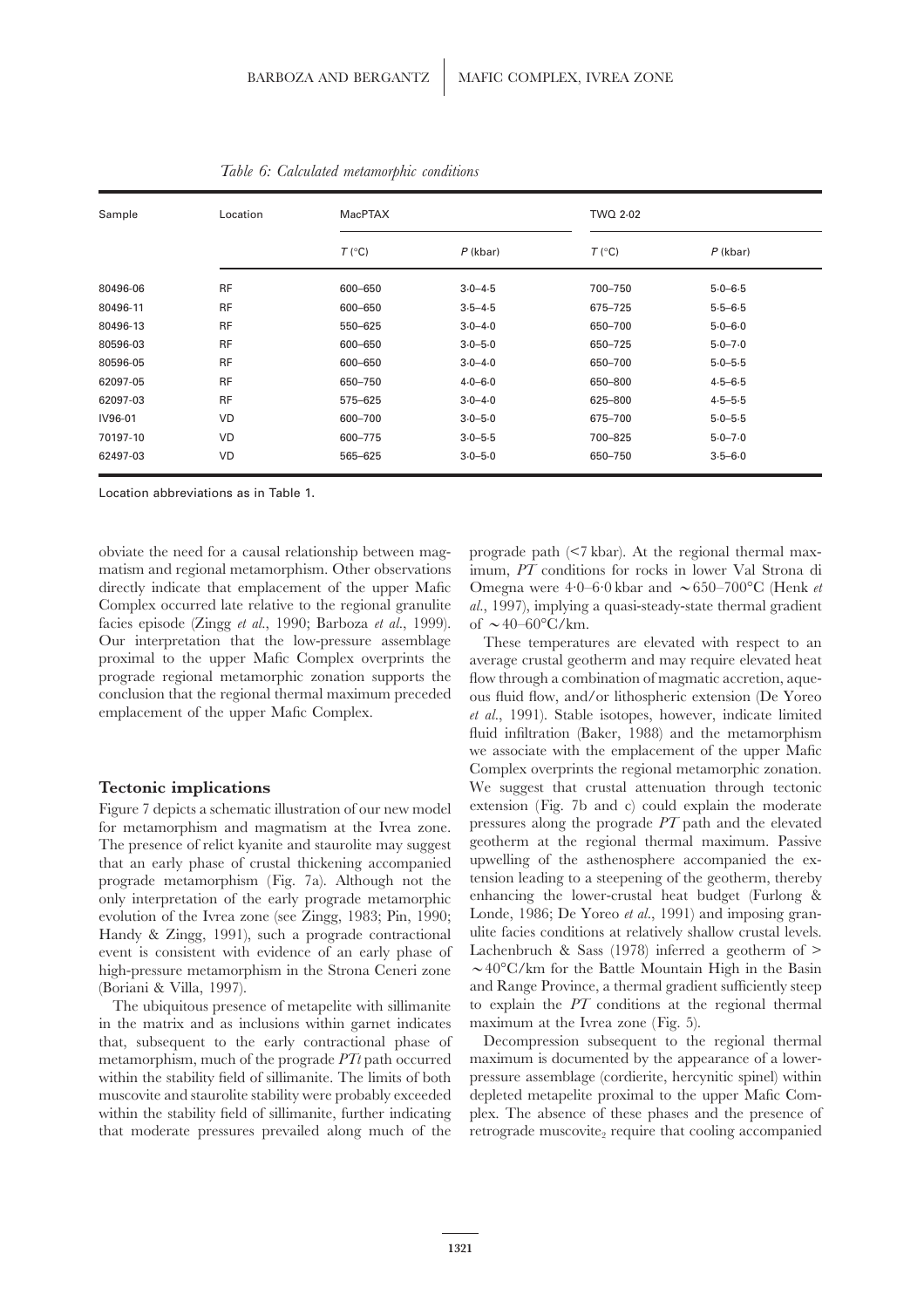

Fig. 6. (a) Partial petrogenetic grid for intermediate  $X_{\text{Mg}}$  metapelite. Single lines represent divariant fields for clarity. Reaction boundaries adapted after Jones & Brown (1990) and references therein. Reaction Chl + Ms(ss) ⇒ St + Bt + V from Xu *et al.* (1994). (b) Proposed *PTt* path. The two paths represent the *PTt* paths of rocks proximal (path A) and distal (path B) to the upper Mafic Complex. (I), *PT* conditions and age constraints at the regional thermal maximum; (II), thermal maximum for rocks proximal to the upper Mafic Complex discussed in text; (III), cooling age below  $\sim 300^{\circ}$ C based on K–Ar biotite ages (Burgi & Klötzli, 1990). Alternative interpretations of the prograde metamorphic evolution reflect the range of uncertainty in the dashed portion of the prograde *PTt* path.

mal maximum (Fig. 7c) and provided the thermal energy thermal maximum (Fig. 5).

decompression in rocks distal to the upper Mafic Com- to reset proximal mineral assemblages. Mineral asplex. Emplacement of the upper Mafic Complex occurred semblages in distal rocks were incompletely reset and during retrograde decompression from the regional ther- preserve evidence of higher pressures at the regional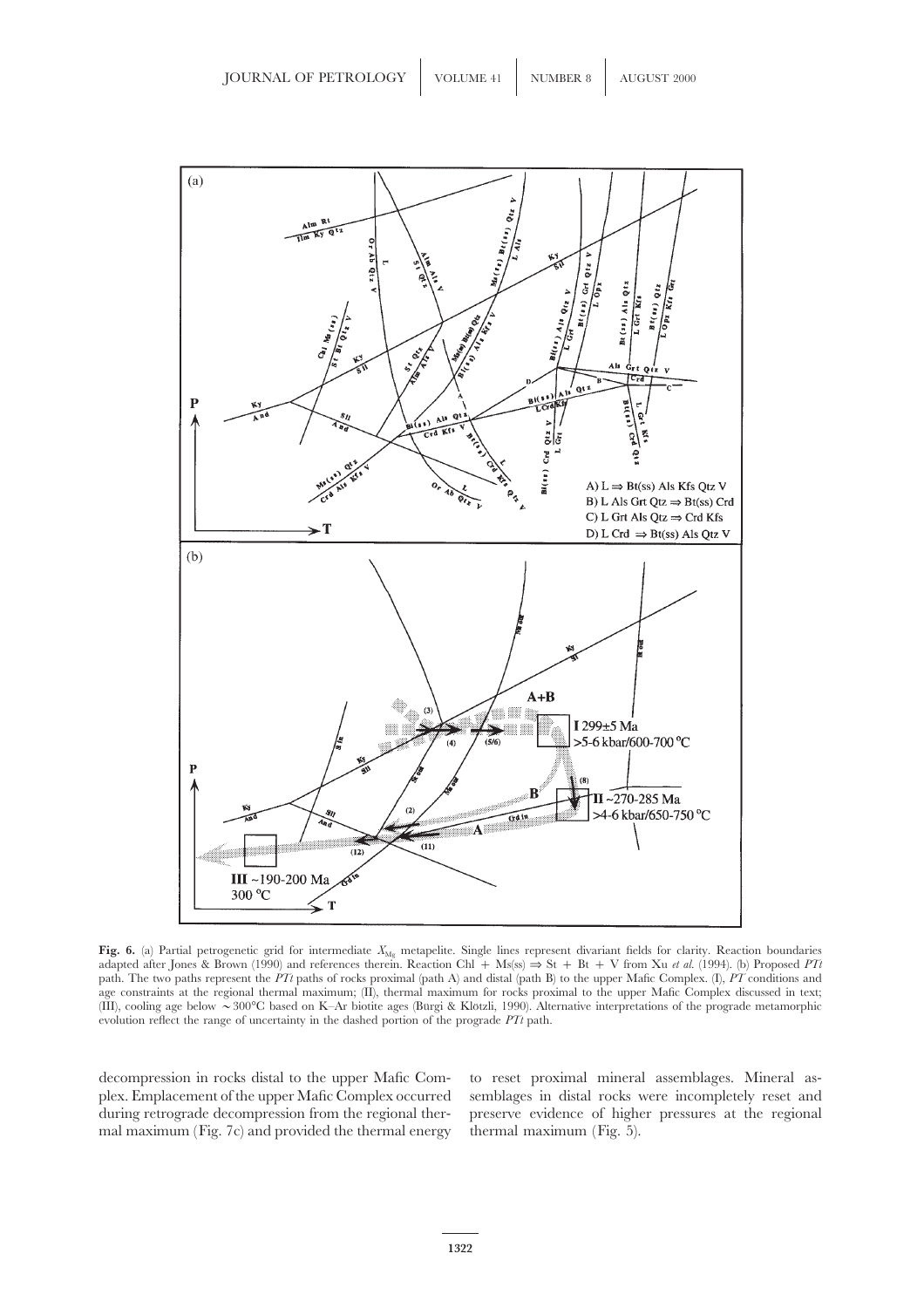

**Fig. 7.** Inferred tectonic evolution of the Ivrea zone (see text for discussion). As in Fig. 6, points A and B represent rocks at approximately the same crustal level, but situated proximal (A) and distal (B) to the upper Mafic Complex. Placement of the isotherms and isobars is schematic and based on our inferred regional *PTt* path.

suggesting crustal attenuation by a factor of  $\sim$  1.4 sub- Postua, significant crustal attenuation can be acsequent to the closure temperature of the net transfer commodated by our results (Fig. 2). reactions from which pressure was estimated. Regional We conclude that extension characterized the Ivrea

We attribute the decompression from the regional baric *et al.*, 1989). Finally, Snoke *et al.* (1999) reported evidence gradient at the regional thermal maximum to crustal supporting progressive, non-coaxial, ductile deformation thinning by continued tectonic extension. This in- within the carapace of supracrustal rocks overlying the terpretation is consistent with other observations in the upper Mafic Complex, an observation consistent with Ivrea zone. Henk *et al.* (1997) inferred a baric gradient ductile attenuation through extension during emof  $\sim$ 0.41 kbar/km in Val Strona di Omegna. Although placement. Although compositional variability and the the uncertainty in baric gradients calculated from mineral thin  $(\sim 3 \text{ km})$  carapace of Kinzigite Formation overlying equilibria is large, this estimate exceeds the lithostatic the upper Mafic Complex south of Val Sesia preclude a gradient of  $\sim 0.3$  kbar/km (Burke & Fountain, 1990), direct calculation of the baric gradient in Val Strona di

extension is consistent with Brodie & Rutter's (1987) zone from the Late Carboniferous to the Early Permian. inference that 2 km of E–W-directed attenuation within The peak thermal episode of regional granulite facies the lowermost 5 km of the Ivrea zone occurred along metamorphism resulted from elevated heat flow during mylonitic shear zones. Oriented symplectic intergrowths extension and was perhaps enhanced by magmatic acof orthopyroxene, plagioclase, and spinel in metapelite cretion below the current level of exposure (Henk *et* from upper Val Strona di Omegna support an episode of *al.*, 1997). Remnants of the prograde and near-peak regional, near-isothermal decompression (Brodie, 1995). magmatism that accompanied extension and regional Handy (1987) estimated 8–10 km of E–W-directed ex- granulite facies metamorphism may be preserved in tension along normal faults near the boundary between parts of the lower Mafic Complex (Vavra *et al.*, 1999). the Ivrea and Strona–Ceneri zones. Quick *et al.* (1994) Emplacement of the upper Mafic Complex accompanied interpreted the arcuate structure of relict magmatic fo- decompression from ambient pressures at the regional liation in the upper Mafic Complex as implying em- peak of metamorphism during continued extension. The placement into a zone of active extension, an inference heat released during crystallization of the upper Mafic consistent with age estimates for the onset of tectonic Complex provided the thermal energy for contact metaextension along the regional retrograde *PTt* path (Brodie morphism up to the granulite facies in proximal crustal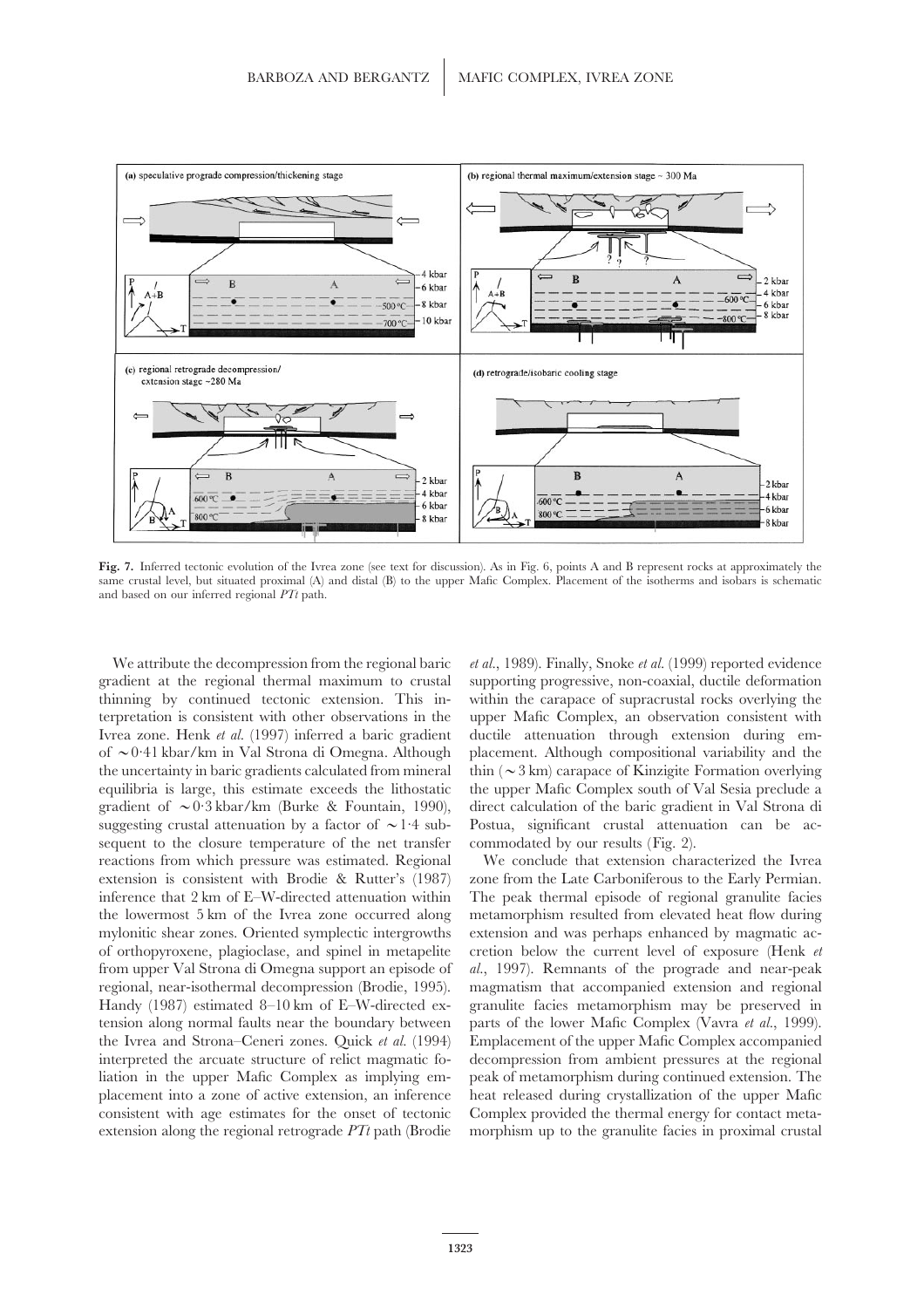rocks. The occurrence of cordierite, hercynitic spinel, Complex represents the thermal equilibration of crustal

imum led to decompression melting of metapelite over- however, is not apparent, demonstrating that the inlying the upper Mafic Complex and its depletion by trusion of large volumes of mafic magma within the lower up to  $\sim$ 30% granite component (Barboza, 1998). The continental crust may not inexorably imply regional-scale depleted accumulations of cumulate and peritectic min- metamorphism and anatexis of crustal rocks. Reference eral phases that document this melting event are probably to studies that predict regional granulite facies metarepresented by the abundant leucotonalitic leucosomes morphism and extensive crustal anatexis are a necessary intercalated with metapelite within the upper Mafic Com- consequence of magmatic accretion (Wells, 1980; plex contact aureole (Barboza, 1998; Barboza *et al.*, 1999; Campbell & Turner, 1987; Wickham, 1987; Huppert & Snoke et al., 1999). Foliation-parallel melt movement and directed by penetrative deformation within the carapace regarded as an important example of such a process. of supracrustal rocks overlying the upper Mafic Complex (Snoke *et al.*, 1999). Weakly deformed granitic intrusive bodies in the eastern Ivrea zone may represent the mobilized melt extracted from the contact aureole (Snoke  $\overline{ACKNOWLEDGEMENTS}$  *et al.*, 1999). The cessation of extension and high-grade  $\overline{D}$ ,  $\overline{L}$   $\overline{O}$ ,  $\overline{L}$   $\overline{D}$   $\overline{L}$   $\overline{O}$ ,  $\overline{L}$   $\overline{D}$   $\overline{S}$ *et al.*, 1999). The cessation of extension and high-grade<br>conditions in rocks proximal to the upper Mafic Complex<br>may have coincided with its final emplacement (Demarchi<br>*et al.*, 1998) and was followed by near-isobaric c

Our field, petrographic, and geochemical evidence im-<br>plies that anatexis and metamorphism caused by em-<br>grant from the University of Washington. placement of the upper Mafic Complex was confined to  $a \sim 3$  km aureole in supracrustal rocks that overlie the intrusion. Models that rely upon rapid cooling and convective heat transfer during magmatic accretion (Wells, **REFERENCES** 1980; Campbell & Turner, 1987) overpredict the extent Baker, A. J. (1988). Stable isotope evidence for limited fluid infiltration of crustal heating and anatexis we observe in the Ivrea of deep crustal rocks from the Ivrea of crustal heating and anatexis we observe in the Ivrea of deep crustal rocks from the Ivrea zone, Italy. *Geology* **16**, 492–495. zone. Huppert & Sparks (1988) calculated that em-<br>placement of basaltic magma at 1200°C into crust at Tashington, Seattle.<br>500–850°C would generate a volume of silicic magma at  $1200^{\circ}$  and  $1200^{\circ}$  and numerical resul roughly 2·0–0·6 times that of the basalt. This amount hydration melting motivated by a natural analogue: applications to exceeds the anatexis we have documented within the threa-Verbano zone, northern Italy. Transactions o upper Mafic Complex contact aureole. Even simulations *of Edinburgh* 87, 23–31.<br>hased on a conductive model for heat transfer (Barboza, Sanboza, S.A., Bergantz, G.W. & Brown, M. (1999). Regional granulite based on a conductive model for heat transfer (Barboza, Barboza, S.A., Bergantz, G.W. & Brown, M. (1999). Regional granulite & Bergantz, 1996) overestimate the extent of the contact aureole and degree of partial melting i

field observations may be resolved if the thickness of the Bergantz, G. W. & Dawes, R. (1994). Aspects of magma generation contact aureole was reduced by incorporation of residual and ascent in continental lithosphere. In: contact aureole was reduced by incorporation of residual and ascent in continental lithosphere. In: Ryan, M. P. (ed.) Magmatic<br>rocks within the underlying upper Mafic Complex (Vo-<br>shage *et al.*, 1990; Sinigoi *et al.*, 1 of the intrusion (Snoke *et al.*, 1999). According to this view, the contact aureole surrounding the upper Mafic *American Mineralogist* **75**, 328–344.

and coarse-grained garnet augen preserves evidence of rocks with heat released during the final stages of emlow-*P*, high-*T* contact metamorphism. placement of the upper Mafic Complex. Large-scale Crustal attenuation after the regional thermal max- regional metamorphism resulting from emplacement, melt segregation to higher crustal levels may have been such effects are not apparent in the Ivrea zone, often

manuscript. The detailed editorial assistance of Dr Sorena Sorensen is also greatly appreciated. Partial funding for **Magmatic accretion models** this work was provided by National Science Foundation<br> **Container the container of the container of the container of the container of the container of the container of the container of the conta** 

- 
- 
- the Ivrea–Verbano zone, northern Italy. *Transactions of the Royal Society*
- 
- The discrepancy between the model results and the *und Petrographische Mitteilungen* **48**, 695–732.
	-
	-
	-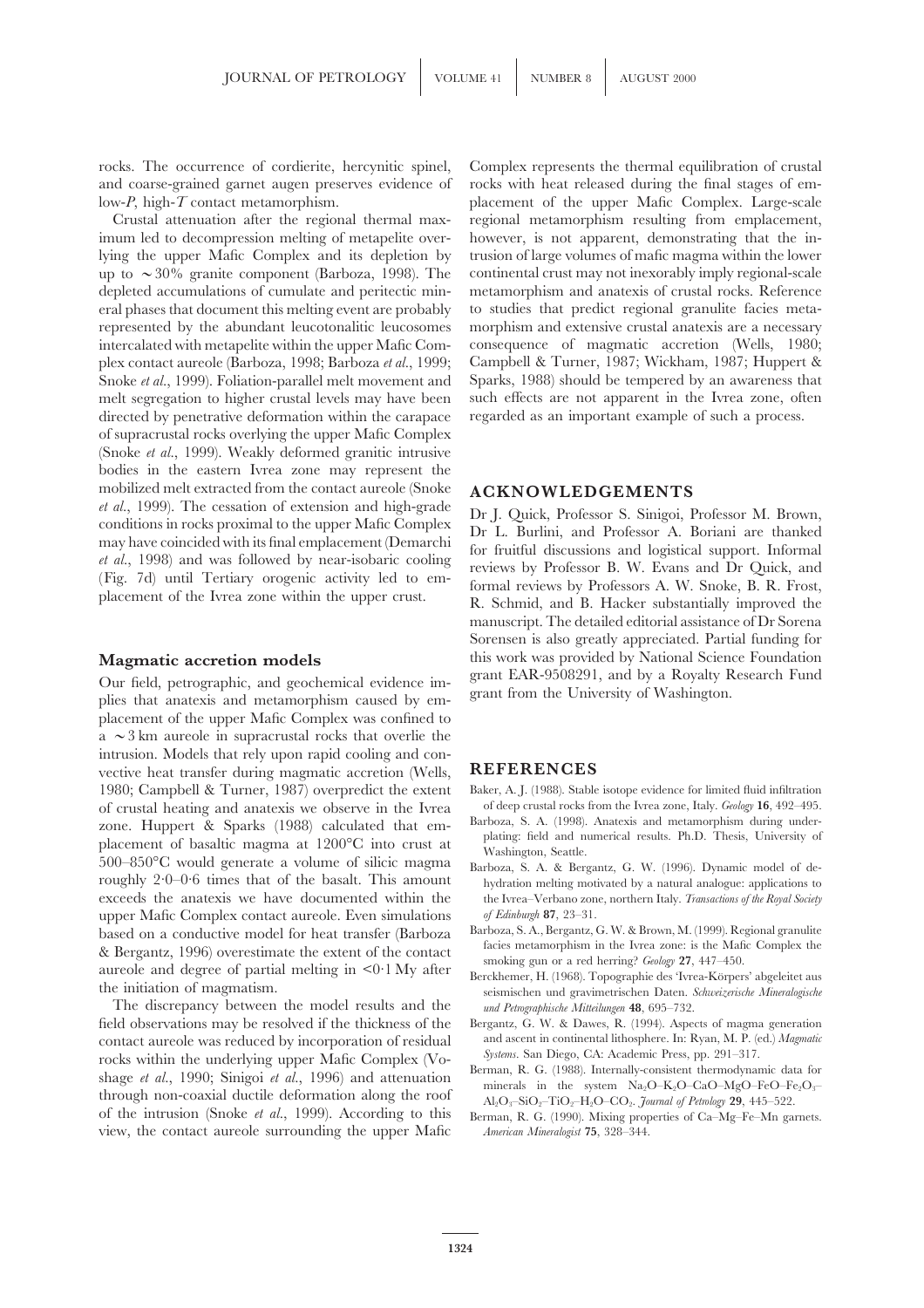- *Mineralogist* **29**, 833–885. Vercelli, Italy). *Bollettino della Societa` Geologica Italiana* **92**, 649–668.
- clinopyroxene Fe–Mg exchange thermometer. II. Thermodynamic
- Berman, R. G. & Aranovich, L. Y. (1996). Optimized standard state **120**, 270–291. MgO-CaO–Al<sub>2</sub>O<sub>3</sub>–TiO<sub>2</sub>–SiO<sub>2</sub>. *Contributions to Mineralogy and Petrology*
- in low-pressure/high-temperature metamorphic belts. *Tectonophysics* Bertolani, M. (1959). La formazione basica 'Ivrea Verbano' e la sua **188**, 209–238. posizione nel quadro geologico–petrografico della Bassa Valsesia e
- Bertolani, M. (1959–1965). *Carta geo-lithologica della Valle Strona (Novara)*, Fountain, D. M. (1976). The Ivrea–Verbano and Strona–Ceneri zones, Fountain, D. M. (1976). The Ivrea–Verbano and Strona–Ceneri zones, 1:25 000
- 
- 
- 
- Alps. *Schweizerische Mineralogische und Petrographische Mitteilungen* **77**, Frost, B. R. & Chacko, T. (1989). The granulite uncertainty principle:
- Boriani, A., Bigioggero, B. & Origoni Giobbi, E. (1977). Metamorphism, 435–450. tectonic evolution, and tentative stratigraphy of the 'Serie dei Laghi'- Fuhrman, M. L. & Lindsley, D. H. (1988). Ternary feldspar modeling geological map of the Verbania area (northern Italy). *Memorie degli* and thermometry. *American Mineralogist* **73**, 201–215.
- Italy) and their relationships with the late-Hercynian magmatic and *and Kinematics. Geological Society of America, Special Paper* **208**, 22–30.
- Boriani, A., Giobbi Origoni, E., Borghi, A. & Caironi, V. (1990b). The for the eastern Great Basin. *Tectonics* **6**, 1–12. evolution of the 'Serie Dei Laghi' (Strona–Ceneri and Schisti dei Gansser, A. (1968). The Insubric Line, a major geotectonic problem. Laghi): the upper component of the Ivrea–Verbano crustal section; *Schweizerische Mineralogische und Petrographische Mitteilungen* **48**, 123–143. Southern Alps, North Italy and Ticino, Switzerland. *Tectonophysics*
- 
- 
- Brodie, K. H., Rex, D. & Rutter, E. H. (1989). On the age of deep<br>crustal extensional faulting in the Ivrea Zone, northern Italy. In:<br>Coward, M. P., Dietrich, D. & Park, R. G. (eds) *Alpine Tectonics.*<br>Coward, M. P., Dietr
- 
- 
- measurements from the Ivrea zone. *Tectonophysics* **182**, 119–146. Switzerland. *Geological Society of America Bulletin* **103**, 236–253. Campbell, I. H. & Turner, J. S. (1987). A laboratory investigation of Henk A. Franz,
- Capedri, S. (1971). Sulle rocce della formazione basica Ivrea–Verbano. northern Italy. *Journal of Geology* **105**, 367–377. 2. Petrografia delle granuliti e rocce derivate nella Val Mastallone Hildreth, W. & Moorbath, S. (1988). Crustal contributions to arc *Italiana* **10**, 277–312. *and Petrology* **98**, 455–489.
- Berman, R. G. (1991). Thermobarometry using multiequilibrium cal- Capedri, S. & Rivalenti, G. (1973). Metamorphic crystallisations in culations: a new technique with petrologic applications. *Canadian* relation to plastic deformations in a pelitic series (Valle Strona,
- Berman, R. G. & Aranovich, L. Y. (1995). Reanalysis of the garnet– Carrington, D. P. & Harley, S. L. (1995). Partial melting and phase analysis. *Contributions to Mineralogy and Petrology* **119**, 20–42. grid in the KFMASH system. *Contributions to Mineralogy and Petrology*
	- and solution properties of minerals; I, Model calibration for olivine, Demarchi, G., Quick, J. E., Sinigoi, S. & Mayer, A. (1998). Pressure orthopyroxene cordierite garnet and ilmenite in the system EeO gradient and origin orthopyroxene, cordierite, garnet, and ilmenite in the system FeO–<br>
	MgO-CaO-ALO-TiO-SiO, Contributions to Mineralogy and Petrology<br>
	Ivrea–Verbano zone, northern Italy. *Journal of Geology* 106, 609–622.
	- De Yoreo, J. J., Lux, D. R. & Guidotti, C. V. (1991). Thermal modelling<br>
	126, 25–37.<br> **126, 25–37.** In formazione basica 'Ivrea Verbano' e la sua in low-pressure/high-temperature metamorphic belts. Tectonophysics
	- Ellis, D. J. (1987). Origin and evolution of granulites in normal and del Biellese. *Periodico di Mineralogia* 28, 151–209.<br>
	thickened crust. *Geology* 15, 167–170.
		-
- Bohlen, S. R. (1987). Pressure-temperature-time paths and a tectonic model for the evolution of granulites. *Journal of Geology* 95, 617–632.<br>Bohlen, S. R. & Lindsley, D. H. (1987). Thermometry and barometry firm seismic v
- Boriani, A. & Saccin, K. (1975). Geologia e Microscope of the Junction Between the<br>Ivrea-Verbano and Strona-Ceneri zones (southern Alps). Memorie<br>Boriani, A. & Villa, I. M. (1997). Geochronology of regional meta-<br>Boriani,
	- 381–401. limitations on thermobarometry in granulites. *Journal of Geology* **97**,
	-
- *Istituti di Geologia e Mineralogia dell'Universita di Padova* 32, 1–25. Furlong, K. P. & Londe, M. D. (1986). Thermal–mechanical con-<br>Boriani, A., Burlini, L. & Sacchi, R. (1990a). The Cossato-<br>sequences of Basin and Rang sequences of Basin and Range extension. In: Mayer, L. (ed.) *Ex-*Mergozzo–Brissago line and the Pogallo line (southern Alps, N- *tensional Tectonics of the Southwestern United States: a Perspective on Processes*
	- metamorphic events. *Tectonophysics* **182**, 91–102. Gans, P. B. (1987). An open-system, two-layer crustal stretching model
		-
- Explosion seismic crustal studies in the Alpine Mediterranean region<br> **182**, 103–118.<br> **182**, 103–118.<br> **182**, 103–118.<br> **182**, 103–118.<br> **182**, 103–118. Brodie, K. H. (1995). The development of oriented symplectites during and their implications to tectonic processes. In: Berckhemer, H. & deformation. Journal of Metamorphic Geology 13, 499–508. Hsu, K. (eds) Alpine-Mediter
- Brodie, K. H. & Rutter, E. H. (1987). Deep crustal extensional faulting<br>in the Ivrea Zone of northern Italy. Technophysics 140, 193–212.<br>Bradie K. H. Bradie D. Bradie E. H. (1999). Or the age of deap biotite and its petro
	-
	-
- of the Ivrea zone (northern Italy). Buttetin of the Steves Association of<br>Petroleum Geologists and Engineers 56, 49–70.<br>Burke, M. M. & Fountain, D. M. (1990). Seismic properties of rocks<br>from an exposure of extended contin from an exposure of extended continental crust—new laboratory crustal section, Southern Alps, northwestern Italy and southern<br>measurements from the Ivrea zone. Tectonophysics 182, 119–146. Switzerland Geological Society of
	- Henk, A., Franz, L., Teufel, S. & Oncken, O. (1997). Magmatic assimilation at the top of a basaltic magma chamber. *Journal of* underplating, extension, and crustal reequilibration: insights from a cross-section through the Ivrea Zone and Strona–Ceneri Zone,
	- (Vercelli) e loro evoluzione petrogenetica. *Memorie della Societa` Geologica* magmatism in the Andes of Central Chile. *Contributions to Mineralogy*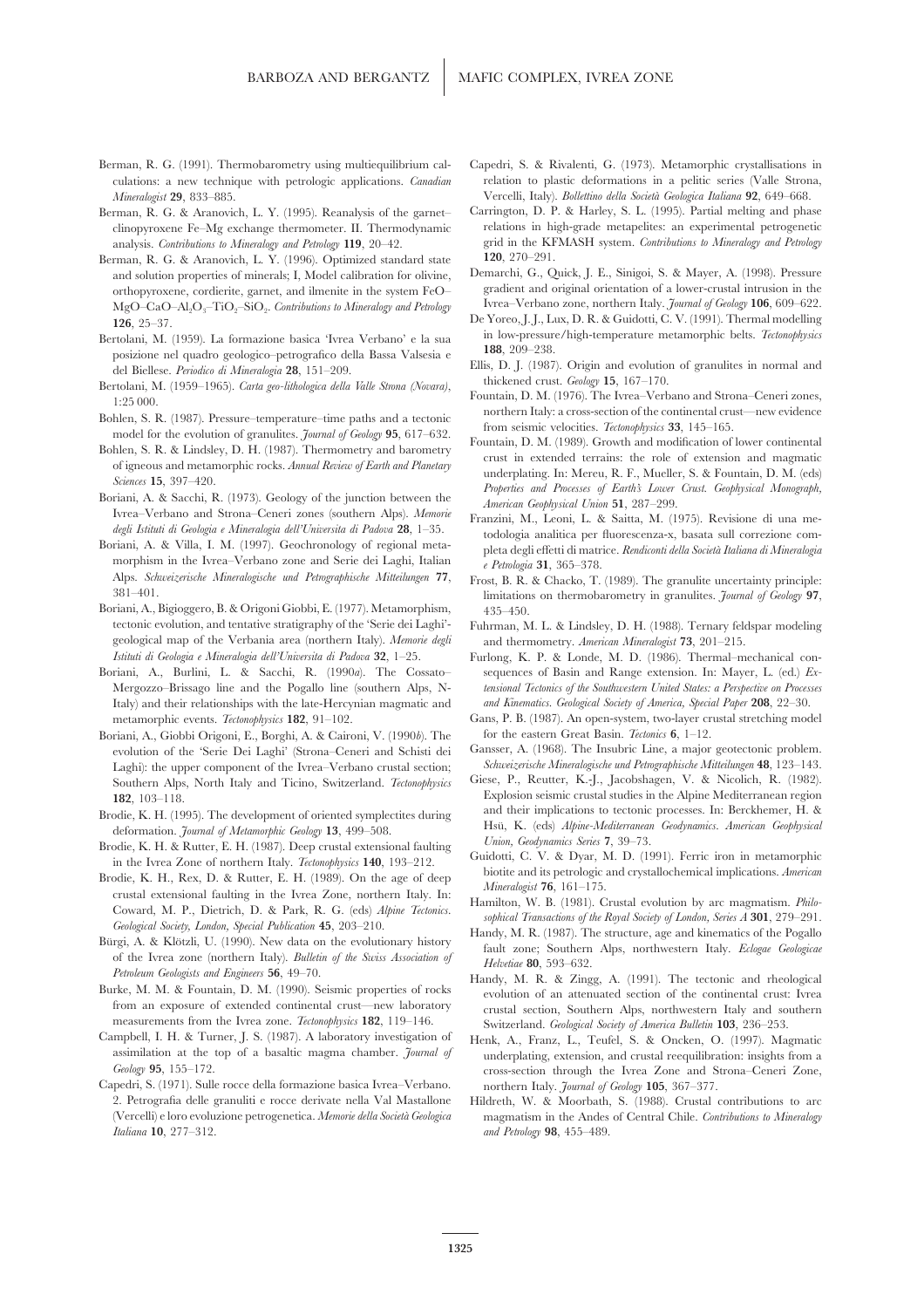- S., Tabacco, I., Castellano, F. & Merlanti, F. (1989). Mapping *eralogia e Petrologia* **23**, 351–397. the Moho of the Western Alps by wide-angle reflection seismics. Pin, C. (1986). Datation U/Pb sur zircons a` 285 Ma du complexe
- northern Italy: an intermediate crustal level, low angle normal fault? *Comptes Rendus de l'Acade´mie des Sciences, Se´rie 2* **303**, 827–830.
- granulite facies metamorphism in the Ivrea zone (Southern Alps, P. (eds) *Granulites and Crustal Evolution*. Dordrecht: Kluwer, pp. 87–110.<br>northern Italy). Schweizerische Mineralogische und Petrographische Mit- Quick. I.
- Huppert, H. E. & Sparks, R. S. J. (1988). The generation of granitic Zone, northern Italy. *Journal of Geophysical Research* **99**, 21559–21573.
- Jarchow, C. M., Thompson, G. A., Catchings, R. D. & Mooney, W. chemistry. *Bollettino della Societa` Geologica Italiana* **94**, 1149–1186. D. (1993). Seismic evidence for active magmatic underplating be-<br>neath the Basin and Range Province, western United States. *Journal* Existence of different peridotite types and of a layered igneous
- 
- 
- 
- Xay, R. W. & Kay, S. M. (1981). The nature of the lower continental<br>
crust: inferences from geophysics, surface geology, and crustal xeno-<br>
liths. Reviews in Geophysics 19, 271–297.<br>
Köppel, V. (1974). Isotopic U–Pb ages o
- Petrology 43, 55–70.<br>
Köppel, V. & Grünfelder, M. (1971). A study of inherited and newly<br>
formed zircons from paragneisses and granitised sediments of the second and the basement. In: von Raumer, J. F. & Neubauer, F. (eds)
- Lachenbruch, A. H. & Sass, J. H. (1978). Models of an extending<br>lithosphere and heat flow in the Basin and Range province. *Geological* Ivrea Zone. *Tectonophysics* 135, 47–66.<br>Society of America, Memoir 152, 209–250.<br>Loop
- Leoni, L. & Saitta, M. (1975). X-ray fluorescence analysis of 29 trace amphibolite-to-granulite-lacies gne:<br>elements in rocks and mineral standards. Rendiconti della Società Italiana Italy. Chemical Geology 113, 71–101.
- Lister, G. S., Etheridge, M. A. & Symonds, P. A. (1986). Detachment grade metamorphic rocks—anatexis and remotion of material from the evolution of massive continental material  $\frac{G_{\text{e}}}{T}$  annulite terrains. Chemical G faulting and the evolution of passive continental margins. Geology 14,<br>
246–250.<br>
Sills, J. D. (1984). Granulite facties metamorphism in the Ivrea zone,<br>
27. 137–176.<br>
27. 157–176.<br>
27. 157–176.<br>
27. 157–176.<br>
27. 157–176.
- Mareschal, J.-C. & Bergantz, G. B. (1990). Constraints on thermal N.W. Italy. *S*<br>models of the Begin and Penge province *Tectoreblusic* 174, 137, 146 **64**, 169–191.
- Marsh, B. D. (1989). On convective style and vigor in sheet-like magma
- McMullin, D. W. A., Berman, R. G. & Greenwood, H. J. (1991). Ivre<br>
Colibration of the SCAM thermoharameter for politic rocks using 208 Calibration of the SGAM thermobarometer for pelitic rocks using 208.<br>
data from phase-equilibrium experiments and patural assemblages. Sinigoi, S., Quick, J. E., Clemens-Knott, D., Mayer, A., Dimarchi, G., data from phase-equilibrium experiments and natural assemblages.
- *Jahrbuch fu* zone, northern Italy. *Journal of Geophysical Research* **99**, 21575–21590. *¨r Mineralogie, Abhandlungen* **125**, 156–199.
- Mueller, S., Ansorge, J., Egloff, R. & Kissling, E. (1980). A crustal
- Nicolas, A., Hirn, A., Nicolich, R., Polino, R. & the ECORS-CROP
- nelle metamorfiti del 'Massiccio dei Laghi' nella zona bassa Val Italy. *Earth and Planetary Science Letters* **166**, 31–45.

Hirn, A., Nadir, S., Thouvenot, F., Nicolich, R., Pellis, G., Scarascia, d'Ossola–Verbania (Novara*). Rendiconti della Societa` Italiana di Min-*

- *Tectonophysics* **162**, 193–202. gabbro–dioritique du Val Sesia–Val Mastallone et age tardihercynien Hodges, K. V. & Fountain, D. M. (1984). Pogallo Line, South Alps, du metamorphisme granulitique de la zone Ivrea–Verbano (Italie).
- *Geology* **12**, 151–155. Pin, C. (1990). Evolution of the lower crust in the Ivrea zone: a model Hunziker, J. C. & Zingg, A. (1980). Lower Palaeozoic amphibolite to based on isotopic and geochemical data. In: Vielzeuf, D. & Vidal,
- northern Italy). *Schweizerische Mineralogische und Petrographische Mit* Quick, J. E., Sinigoi, S. & Mayer, A. (1994). Emplacement dynamics *teilungen* 60, 181–213.<br>of a large mafic intrusion in the lower crust of the Ivr *teilungen* **60**, 181–213.<br> **Huppert, H. E. & Sparks, R. S. J.** (1988). The generation of granitic  $\sum_{\text{One northern Italy}}$  *Lower of Sephreical Regearch* **99**, 21559–21573
	- magmas by intrusion of basalt into continental crust. *Journal of* Rivalenti, R., Garuti, G. & Rossi, A. (1975). The origin of the Ivrea–<br>*Petrology* 29, 599–624. Verbano Basic Formation (western Italian Alps)—whole rock geo-
- neath the Basin and Range Province, western United States. *Journal* Existence of different peridotite types and of a layered igneous of Geophysical Research 98, 22095–22108. *of Geophysical Research* **<sup>98</sup>**, 22095–22108. complex in the Ivrea zone of the Western Alps. *Journal of Petrology* Johannes, W. (1984). Beginning of melting in the granite system **<sup>22</sup>**, 127–153.
- Qz–Or–Ab–An–H<sub>2</sub>O. *Contributions to Mineralogy and Petrology* 86, 264–<br>273. *Bollettino del Servizio Geologica d'Italia* 83, 51–59. *Bollettino del Servizio Geologica d'Italia* 83, 51–59. *Bollettino del Servizio Geologic*
- Jones, K. A. & Bown, M. (1990). High-temperature clockwise  $P^{-1}$ <br>
paths and melting in the development of regional migmatites: an<br>
example from southern Brittany, France. *Journal of Metamorphic Geology*<br>
8, 551–578.<br>
Ka
	-
	-
	-
	-
	-
	- Sighinolfi, G. P. & Gorgoni, C. (1978). Chemical evolution of high-<br>*di Mineralogia e Petrologia* 32, 497–510.<br>
	grade metamorphic rocks—anatexis and remotion of material from
		-
	- models of the Basin and Range province. *Tectonophysics* 174, 137–146. **<sup>04, 109–191.</sup>**<br>arch B, D. (1989). On convective style and vigor in sheet-like magma. Sills, J. D. & Tarney, J. (1984). Petrogenesis and tectonic sign of amphibolites interlayered with metasedimentary gneisses of the bodies. *Journal of Petrology* **30**, 479–530.<br> **Of amphibolites interlayered with metasedimentary gneisses of the bodies. Journal of Petrology 307**, 187
- *Canadian Mineralogist* **29** Mazzucchelli, M., Negrini, L. & Rivalenti, G. (1994). Chemical , 889–908. Mehnert, K. (1975). The Ivrea zone, a model of the deep crust. *Neues* evolution of a large mafic intrusion in the lower crust, Ivrea–Verbano
	- cross section along the Swiss Geotraverse from the Rhinegraben to of stretching and density contrasts on the chemical evolution of the Po Plain. *Eclogae Geologicae Helvetiae* 73, 463–483. continental magmas: an example from the Ivrea–Verbano zone.<br>colas, A., Hirn, A., Nicolich, R., Polino, R. & the ECORS-CROP *Contributions to Mineralogy and Petrolog*
- Working Group (1990). Lithospheric wedging in the Western Alps Snoke, A. W., Kalakay, T. J., Quick, J. E. & Sinigoi, S. (1999). inferred from the ECORS-CROP traverse. *Geology* **18**, 587–590. Development of a deep-crustal shear zone in response to syntectonic Peyronel Pagliani, G. & Boriani, A. (1967). Metamorfismo crescente intrusion of mafic magma into the lower crust, Ivrea–Verbano zone,